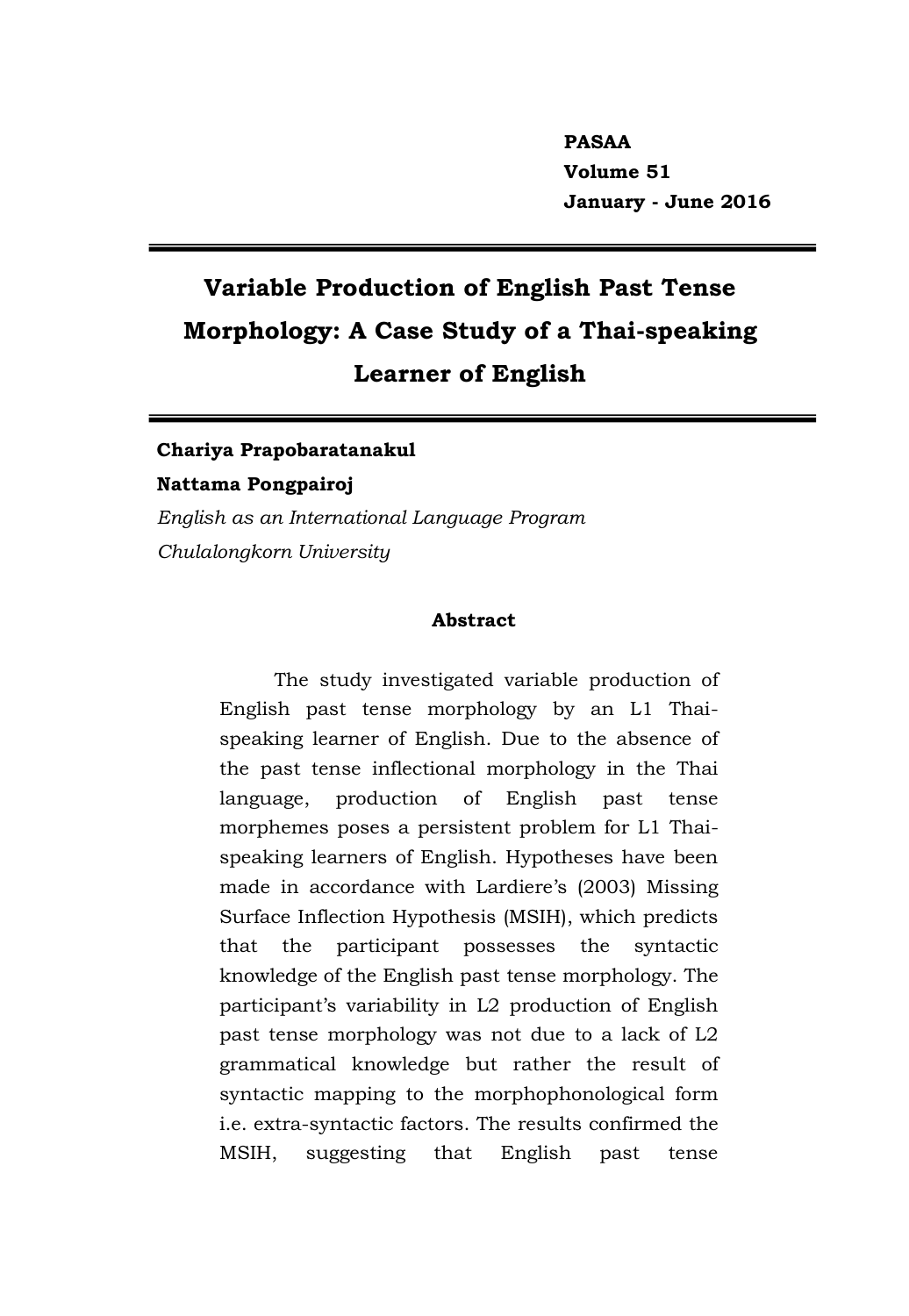morphemes were acquired but the production problems lie in accessing the morphology.

**Keywords:** variable production, English past tense morphology, Thai learner, Missing Surface Inflection Hypothesis

#### **Introduction**

Variable production of inflectional morphology is wellattested across the production of adult second language (L2) learners (White, 2003), especially the inflectional morphology which exists in the L2, but is absent in the learners' first language (L1) (Dulay & Burt, 1974). English past tense morphology is a feature in which advanced L2 speakers of English from certain L1 backgrounds show persistent optionality in spontaneous production, as in "\*the police caught the man and take him away" (Hawkins & Liszka, 2003, p. 21).

Various attempts have been made to explain this phenomenon (e.g. Bayley, 1991; Hawkins & Liszka, 2003; Lardiere, 1998; Goad, White & Steele, 2003). The Missing Surface Inflection Hypothesis (MSIH) claims that the cause of variability in L2 production of functional morphology is not due to the lack of L2 syntactic knowledge but rather the result of post-syntactic mapping to morphophonological form (Lardiere, 1998, 2000, 2003; Prévost & White, 2000; White, 2003). The Prosodic Transfer Hypothesis (PTH) proposes that the differences between the learners' L1 and L2 prosodic structures are the cause of variable production of the functional material in the learners' L2 (Goad, White & Steele, 2003). On the other hand, the Failed Functional Features Hypothesis (FFFH) views that learners' failure to supply L2 inflectional morphology is due to the impairment of the learners' grammar (Hawkins & Chan, 1997; Hawkins & Liszka, 2003; Franceschina, 2001).

Past tense in Thai is not expressed through inflected verbs (Supanvanich, 1973) but rather through context; thus, it poses a potential problem for L1 Thai learners' production of English past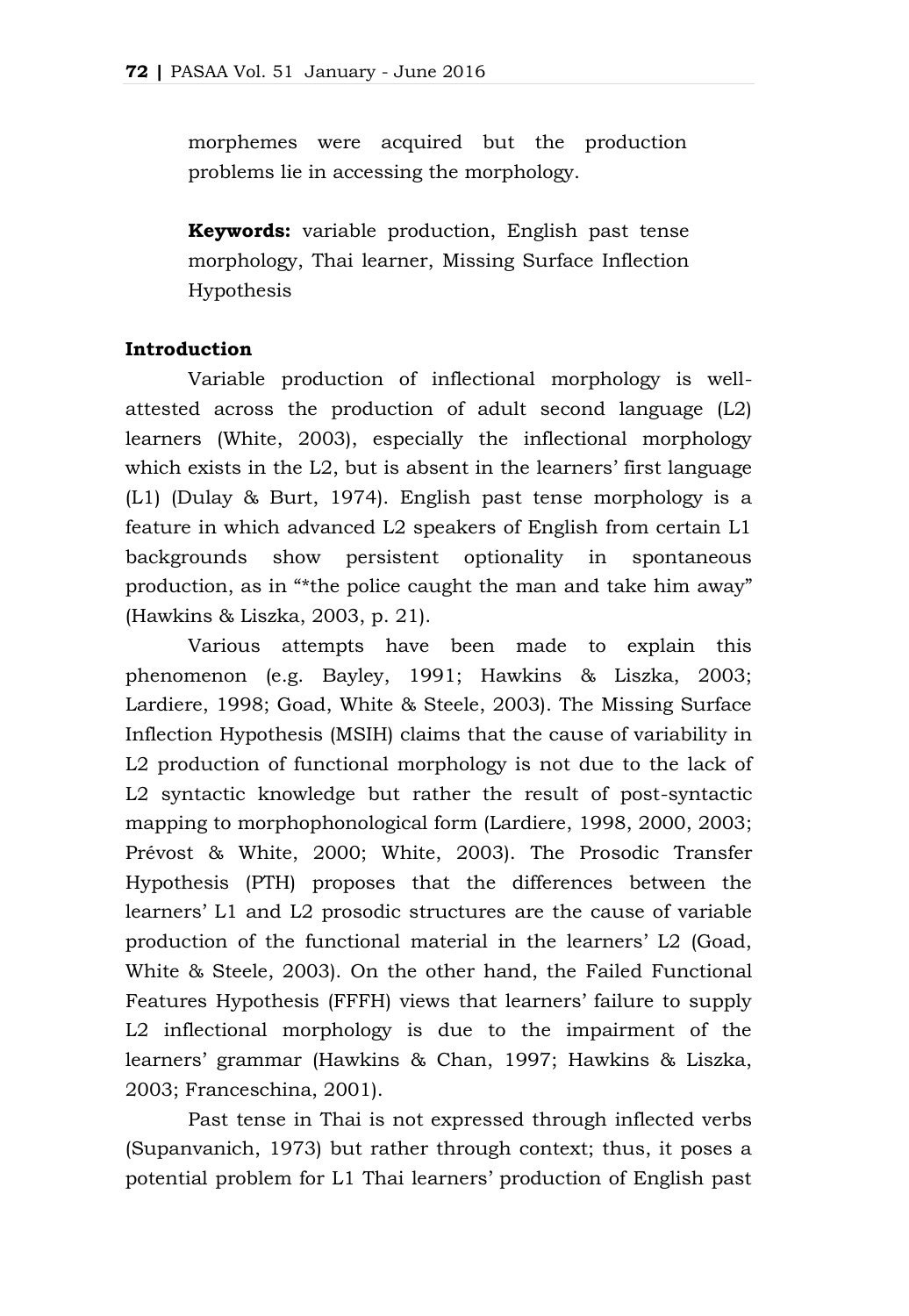tense morphemes. Various studies have been conducted crosssectionally on the acquisition of English past tense by L1 Thai learners of English (e.g. Khumdee, 2013; Sriphrom & Ratitamkul, 2014). However, to the best of our knowledge, there has been no study to date exploring the variable production of English past tense marking by L1 Thai learners with a case study and under the assumption of the MSIH (Lardiere, 2003) where the variable production lies in the mapping between the abstract feature of [+/-past] and its surface form. Therefore, the present study aims at exploring this issue and providing an in-depth analysis of the variable production of the past tense morphemes by an L1 Thai learner.

This paper will proceed as follows. The hypothesis will be presented first followed by a review of previous research, the methodology, the results and discussion, and the conclusion respectively.

#### **Hypothesis**

Based on the MSIH, the learner has the syntactic knowledge of English past tense morphology and the inaccurate use of English past tense morphology is due to extra-syntactic factors rather than the lack of syntactic knowledge according to the FFFH.

#### **Literature Review**

In this section, the two accounts of production of L2 functional morphology are presented followed by the previous studies addressing L2 acquisition of past tense morphology, and Pastness in Thai and English.

## *The three accounts of production of L2 functional morphology*

#### *The Missing Surface Inflection Hypothesis (MSIH)*

The MSIH claims that the variability in L2 production of functional morphology does not necessarily point to the lack of L2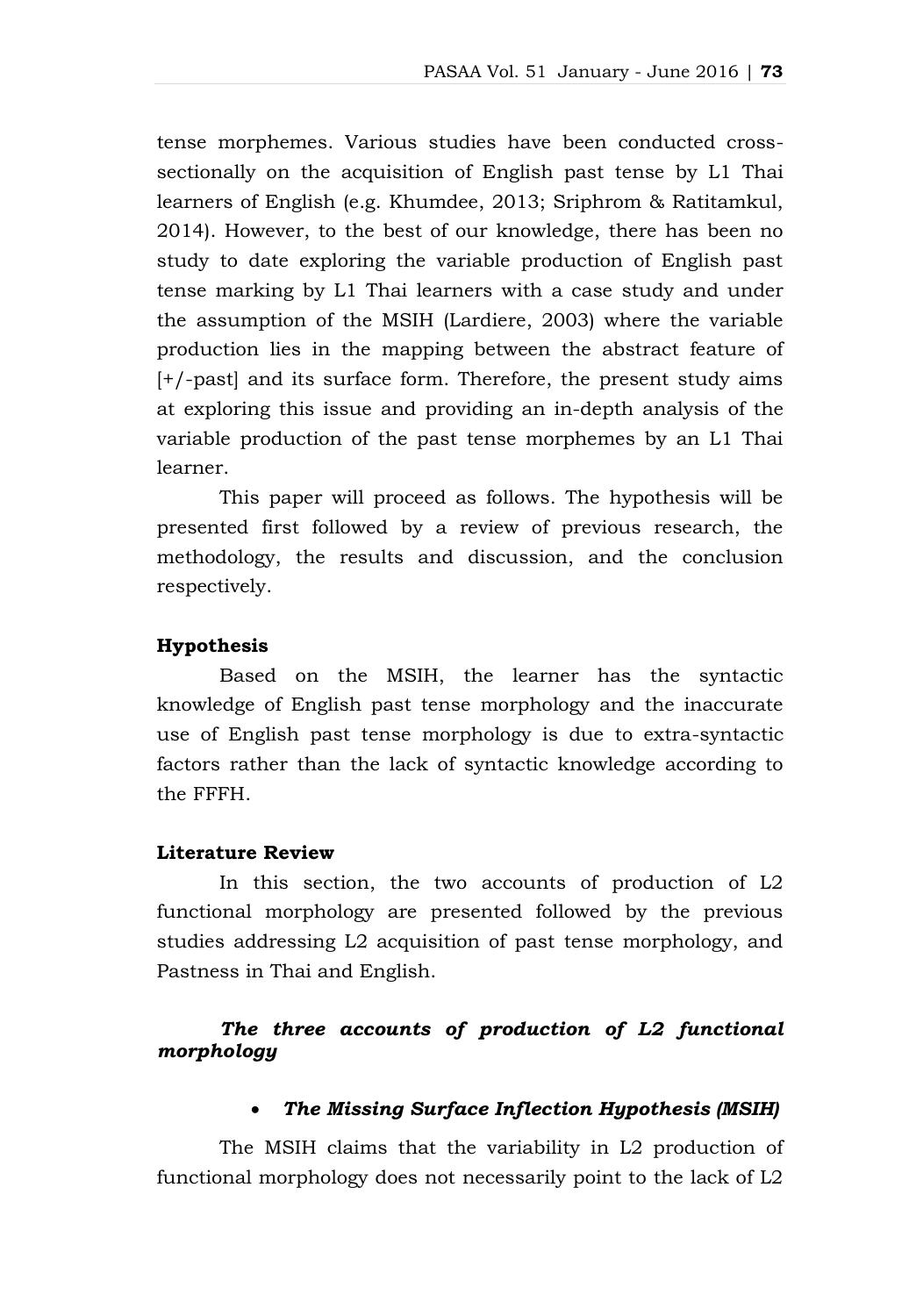syntactic knowledge but rather means that the problems are with the production of the surface inflection. The variability is the result of post-syntactic mapping of a morphophonological form i.e. a processing problem occurs at a surface level of derivation (Haznedar & Schwartz, 1997; Lardiere, 1998; Prévost & White, 1999; Prévost & White, 2000). Based on this hypothesis, L2 learners can acquire and have the syntactic knowledge of the L2 grammar. However, they may have problems in producing the functional morphology in spontaneous production because of extra-syntactic factors.

## *The Failed Functional Feature Hypothesis (FFFH)*

The FFFH proponents posit that learners' failure to supply inflectional morphology in their L2 is due to a lack of L2 morphosyntactic categories rather than the extra-syntactic factors or the syntax-morphology mapping. In other words, L2 learners' variable production of an L2 functional category stems from the impairment of the learners' grammar. The morphosyntactic categories that are not activated in the L1 grammar are inaccessible to the learners in their L2 (Franceschina, 2001; Hawkins & Chan, 1997; Hawkins & Liszka, 2003). The foundation for the FFFH was that the inventory of morphosyntactic features activated in any language is not universal, but is subject to parametric variation. Therefore, the learners whose L1 grammars do not activate a particular feature will be unable to acquire it in their L2.

#### *The Prosodic Transfer Hypothesis (PTH)*

The PTH proposes that different prosodic structures between languages are the cause of variation in production of L2 inflectional morphology (Goad, White & Steele, 2003). It is assumed that "if the L1 does not permit certain kinds of prosodic representations as required by the L2, then second language speakers will have difficulties in representing such morphology in the outputs of the phonological component of the interlanguage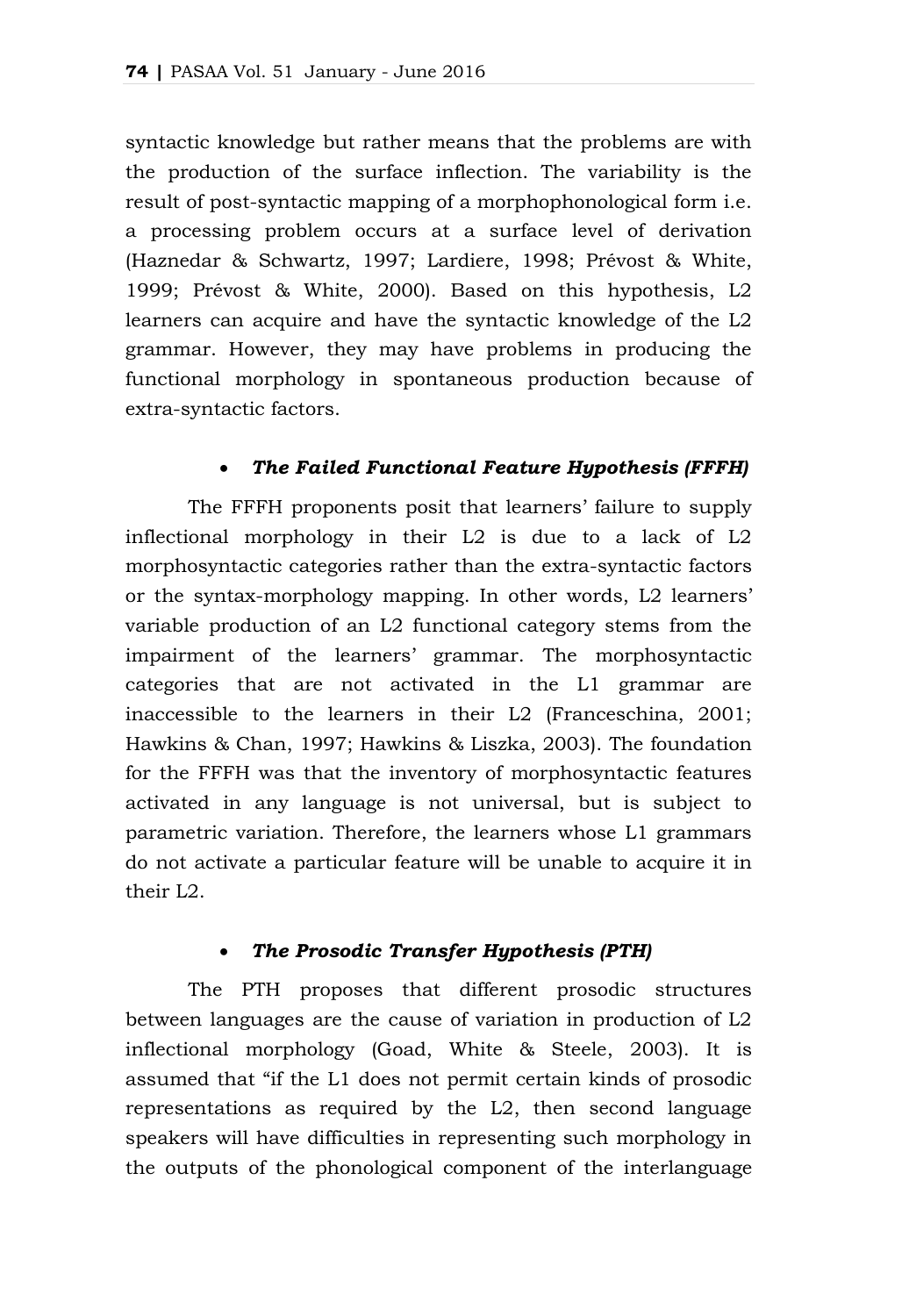grammar" (Goad & White, 2004: 122). Goad, White and Steele (2003) adopted the prosodic structures proposed by Selkirk (1986), as shown in (1):

(1) Prosodic hierarchy (partial):

```
Phonological Phrase (PPh)
Prosodic Word (PWd)
     Foot (Ft)
   Syllable (\sigma)
```
Goad, White and Steele (2003: 247)

It is shown in (1) that the prosodic constituents are organized into hierarchy. Different organizations of prosodic words as proposed by Selkirk (1996) which are important parts in the analysis of the Prosodic Transfer Hypothesis are shown in (2):

(2) Different organizations of prosodic words:

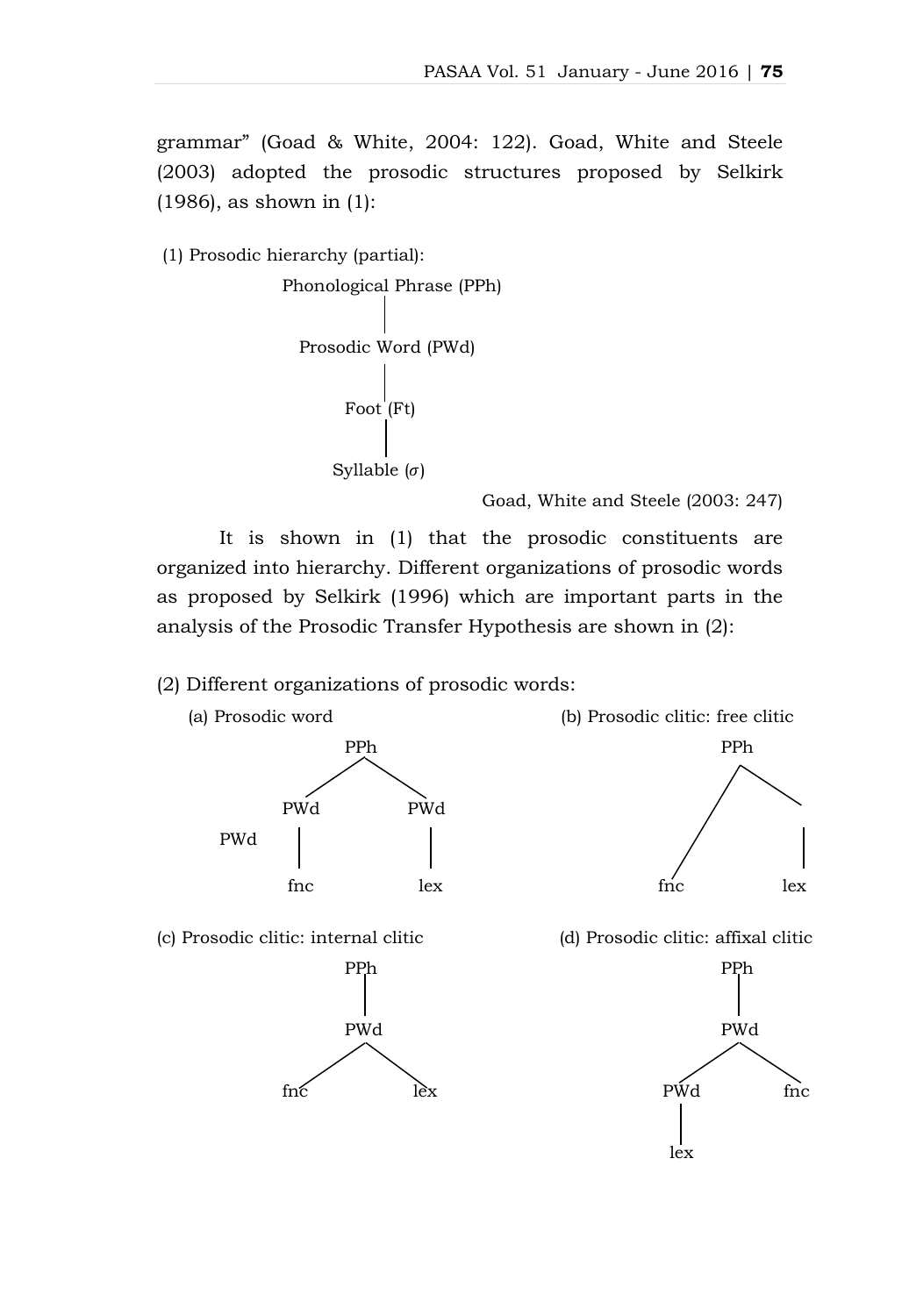The structure in (a) refers to the function word (fnc) prosodized as a prosodic word (PWd). In (b), the free clitic refers to the case where the function word is sister to prosodic word (PWd) and daughter to the phonological phrase (PPh) e.g. 'the book' with 'the' as a function word and 'book' as a lexical word. In (c), the internal clitic is the case where the function word is dominated by the same PWd that dominates its sister lexical word. In the affixal case (d), the function word is sister to PWd and is dominated by the PWd e.g. the verb 'yelled' with 'yell' as a lexical word and the past tense morpheme '-ed' as a function word.

According to the hypothesis, the L2 learners' syntactic representations are appropriate for the target language. However, the functional material may be variably produced by the L2 learners due to the differences between the prosodic structure in their L1 and L2.

# *Previous Studies on the Acquisition of L2 English Past Tense*

English past tense marking is one of the L2 inflectional morphemes variably produced by adult L2 learners from certain L1 backgrounds. Various studies have been conducted on this issue. Among these are Lardiere (2003), Hawkins and Liszka (2003) and Khumdee (2013), which are discussed in detail in this section.

Lardiere (2003) studied the acquisition of English past tense of a native Chinese speaker, Patty. Patty had been in an English speaking country for many years and was assumed to be already at her end-state grammar; however, she still produced low rates of suppliance of English past tense morphemes (under 35%). Lardiere reported that actually Patty had the knowledge of the syntactic factors employed for supplying the accurate past tense verb forms i.e. Patty's failure to supply past tense marking could not be attributed to the failed feature [+past]. However, it was assumed that Patty's low rates of suppliance of regular past tense morphemes was the result of an L1 constraint against final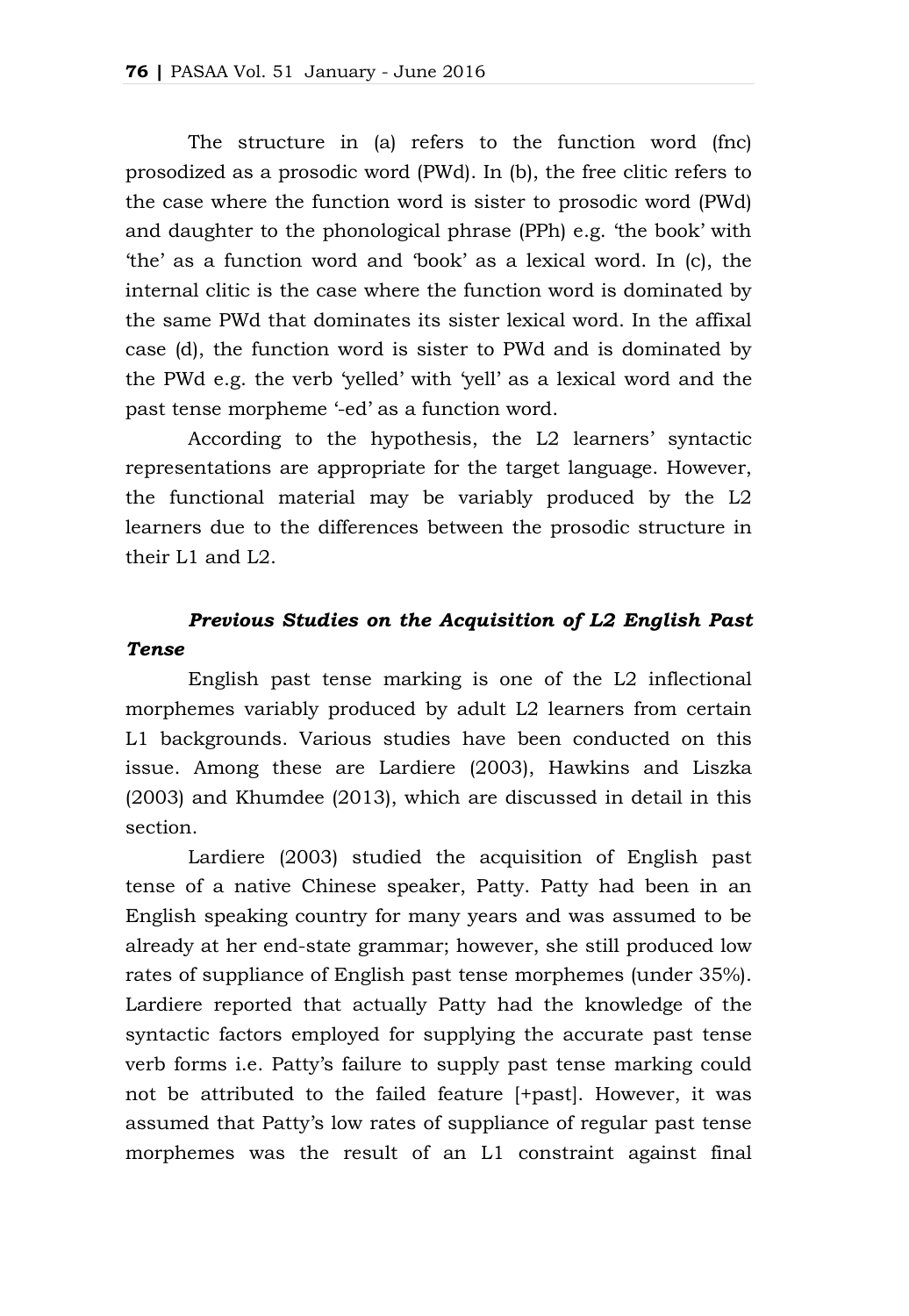consonant clusters i.e. extra-syntactic factors. The asymmetric suppliances between certain syntactic features (e.g. past tense marking '-ed') and a syntactic-related category (e.g. pronominal case) further supported Lardiere's assumption that if the grammar is impaired in the learner's functional morphology domain, suppliance of the syntactic categories and that of syntactic-related ones would be at the same rate. The results were in line with the MSIH claim that the learners possess the L2 syntactic knowledge but the variable production might arise from extra-syntactic factors.

Hawkins and Liszka (2003) analyzed the marking of thematic verbs for simple past tense by comparing the data from three L1 groups (German, Japanese, and Mandarin Chinese). Mandarin Chinese was the only language under investigation which did not grammaticalize tense. The results showed that L1 Chinese speakers provided significantly lower rates of suppliance of English past tense marking compared to L1 German and L1 Japanese speakers. Mandarin Chinese and Japanese had complex constraints against complex codas<sup>1</sup> which were usually employed by English regular simple past verbs. Therefore, if phonotactic L1 transfer affected low suppliances of past verb morphology in this case, the rates of suppliance of both L1 Chinese speakers and L1 Japanese speakers should have been the same. The researchers then argued for the inaccessibility of the L2 past tense morphosyntactic features not activated in the Chinese learners' L1, supporting the FFFH claim that the morphosyntactic categories that are not instantiated in the L1 grammar are inaccessible to the learners in their L2.

Goad et al. (2003) studied the production of tense and agreement morphology of twelve Mandarin-speaking adult learners of English and proposed the Prosodic Transfer Hypothesis (PTH). It is claimed that the L2 learners' syntactic representations are

 $\overline{a}$ 

<sup>1</sup> A complex coda refers to the portion of a syllable which follows the syllabic nucleus and contains more than one segment (Crystal, 2009), e.g. the  $\frac{1}{p}$  of  $\frac{1}{h}$  help'.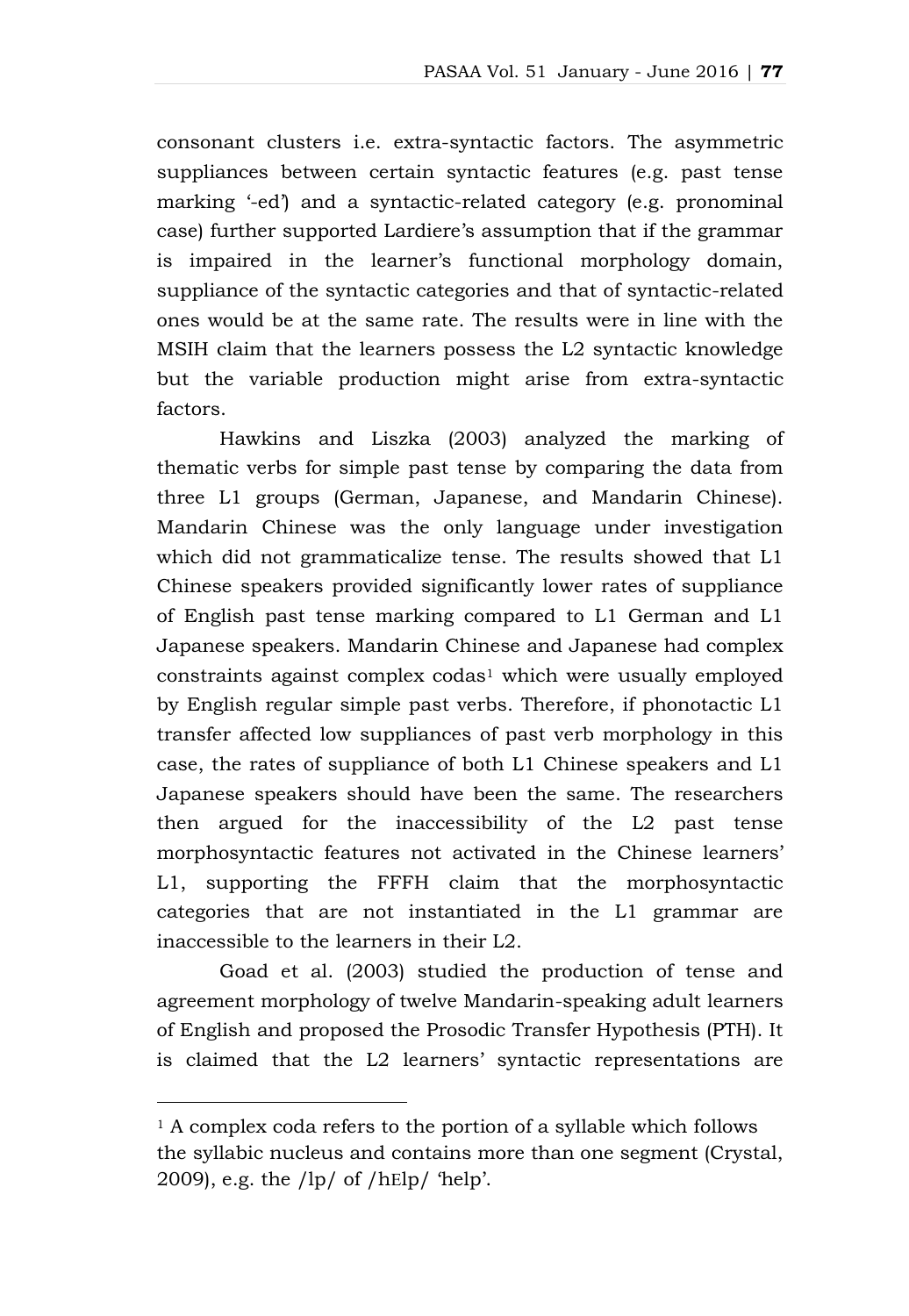appropriate for the target language but the L2 learners may variably produce them due to the differences between the prosodic structure in their L1 and L2. The authors argued that Mandarin Chinese speakers had problems supplying English regular past tense and agreement inflections because of differences between the prosodic structures of the construction of verb stems and verbal inflection between English and Chinese. For English, the past tense /-ed/, and the third person singular agreement /-s/ were adjoined to the Prosodic Word (PWd) as in (3):



'velled'/'vells Goad, White and Steele (2003: 248)

The past tense /-ed/ and the third person singular agreement /-s/ in Chinese, on the other hand, were not affixal clitics. The aspect marker was the only inflection in Chinese that was incorporated into the Prosodic Word. Results of a grammaticality judgment task and an oral production task showed that the participants seemed to have fully represented the functional category *Infl* and its associated features including tense and agreement features in their interlanguage grammar. The participants' variable production of grammatical morphemes was due to their inability to construct L2 prosodic structures which were different from their L1. The findings supported the Prosodic Transfer Hypothesis and that L1 prosodic transfer affected surface production of inflectional morphology.

Khumdee (2013) investigated variable production of English past tense marking by L1 Thai learners. The results from the grammaticality judgment test, the cloze test and the story-telling test indicated that L1 Thai speakers showed variability and low suppliance of past morphemes in their production of English past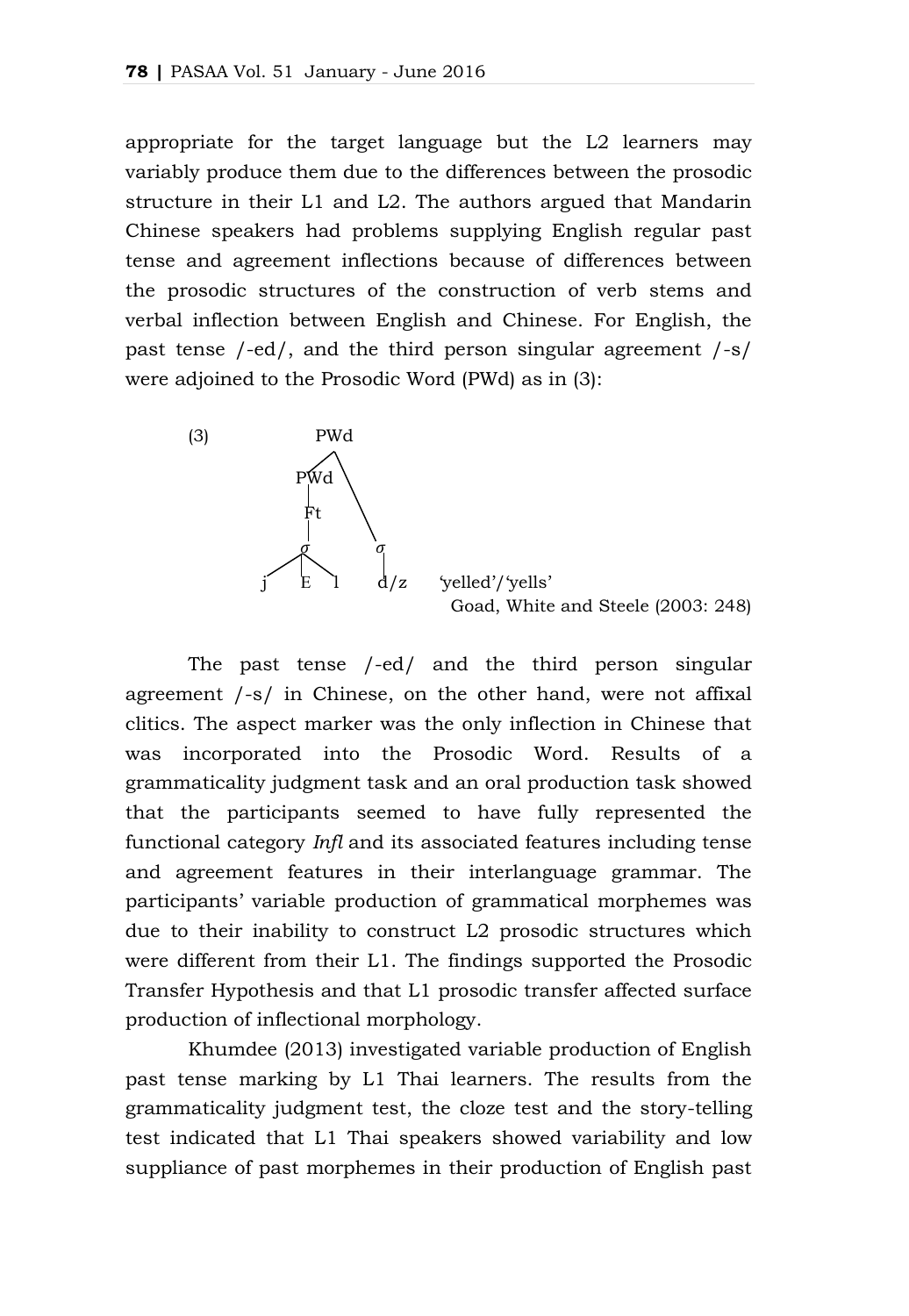tense across the three tests. An asymmetric rate of suppliance between regular and irregular past tense marking was observed. The suppliance rates of English past tense marking were higher when adverbial phrases of time indicating pastness were present. The low suppliance together with the asymmetric phenomena supported the FFFH.

## *Pastness in Thai and English*

Pastness in Thai is expressed differently from that in English. According to Noochoochai (1978), pastness in Thai is expressed through temporal expressions or lexical words, namely /dâay/, /khəəy/, /láew/, /dâay--láew/ and /dâay--yùu láew/ as in (4) and (5) and adverbs of time such as /mîawaaníi/ 'yesterday' or /piikƆƆn/ 'last year'.

| (4) |                                   |  |  |  |  | khăw dâay thăam aray nay thîiprachum |  |  |
|-----|-----------------------------------|--|--|--|--|--------------------------------------|--|--|
|     |                                   |  |  |  |  | he past ask what in meeting          |  |  |
|     | 'What did he ask in the meeting?' |  |  |  |  |                                      |  |  |

(5) phƆ̂Ɔ faŋ khàaw láew father listen news past 'Father listened to the news.'

Noochoochai (1978: 66)

The word /dâay/ in example (4) and /láew/ in example (5) connote the past completed action for the sentences without any inflection of the verbs /thăam/ and /faŋ/.

According to Koosamit (1984), pastness in Thai can also be expressed and inferred through contexts.

| (6) | Ouestion: | m∝⊥awaanni⇔i th∝<br>na&i<br>pai        |
|-----|-----------|----------------------------------------|
|     |           | yesterday<br>where<br>you<br>go        |
|     |           | 'Where did you go yesterday?'          |
|     | Answer:   | roNpha⇔yaabaan<br>pa <sub>1</sub>      |
|     |           | hospital<br>go                         |
|     |           | I went to the hospital.'               |
|     |           | $V_{\text{e}}$ and $\mu$ is 1100 $\mu$ |

Koosamit (1984: 58)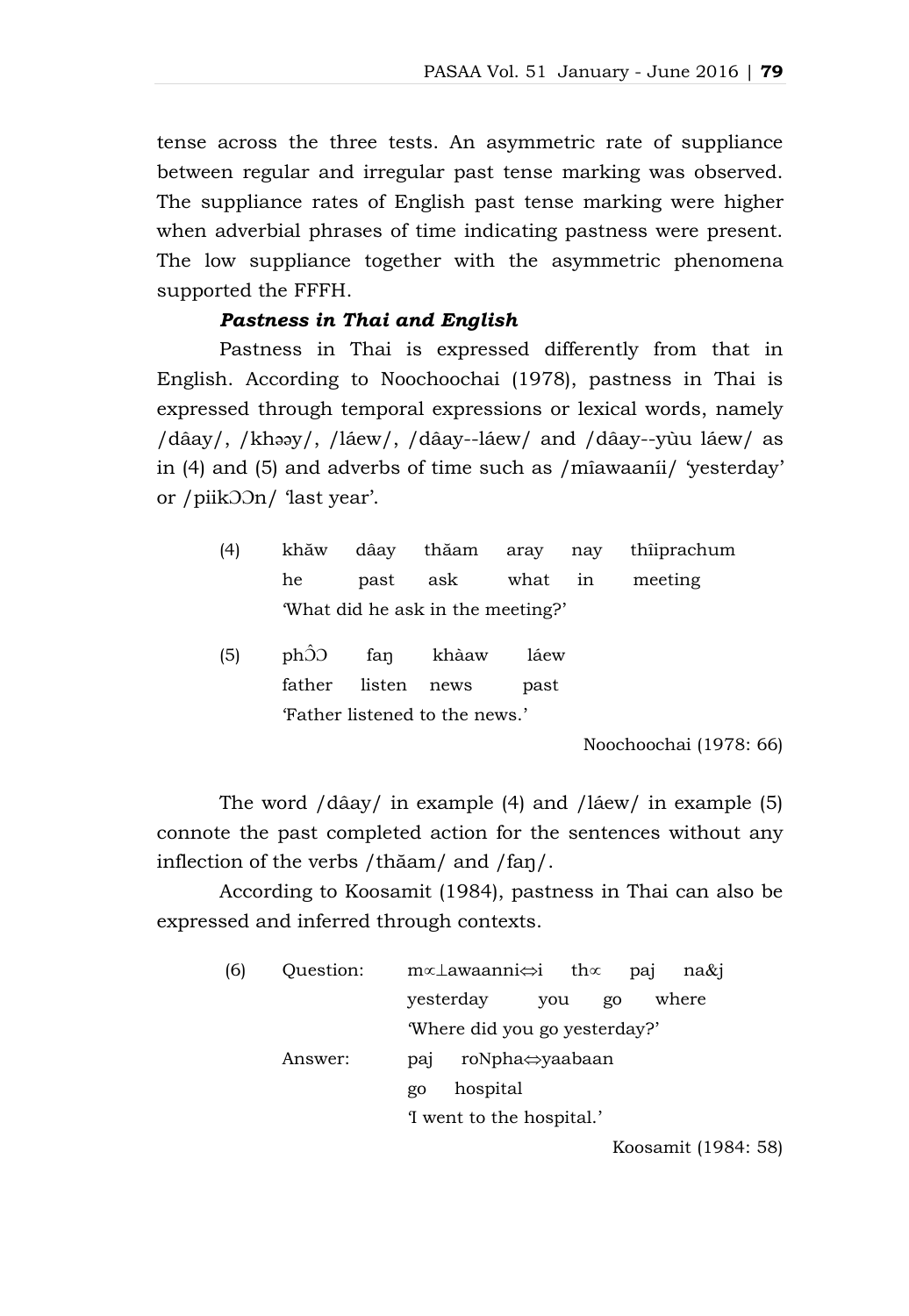There might not be any particular lexical word showing pastness in the answer in (6) but the audience can infer the pastness from the context.

The inflection of the verb and the auxiliaries, however, are used in showing pastness in English as shown in (7).

(7) a. John talked to Mary.

b. John was talking to Mary.

c. Mary was talked to by John.

d. Mary was being talked to by John.

e. John has talked to Mary.

f. John had talked to Mary before he talked to Bill.

Bayley (1991:10)

In (7a), pastness is expressed through the inflection of the past tense morpheme '-ed' on the verb 'talk' and, in (7b) and (7f), pastness is expressed through the auxiliaries 'was' and 'had', respectively. The inflections on verbs are obligatory expressing pastness in English and they are different from the Thai language where there is no tense-marking system (Noochoochai, 1978).

#### **Methodology**

The participant for the study is presented in this section followed by the materials and procedure.

#### *Participant*

The participant for this study was a 40-year-old adult Thaispeaking learner of English. Based on her score on the Grammar Test part of the Oxford Placement Test (Allan, 1992), she was an advanced learner of English. She had never studied in an Englishspeaking country up to the time of the study. Her English learning experience started when she was in grade 4. During her primary and secondary school experience, she studied with only Thai teachers. She became more exposed to English during her bachelor's and master's degrees as well as when she worked at an international company where English was the medium of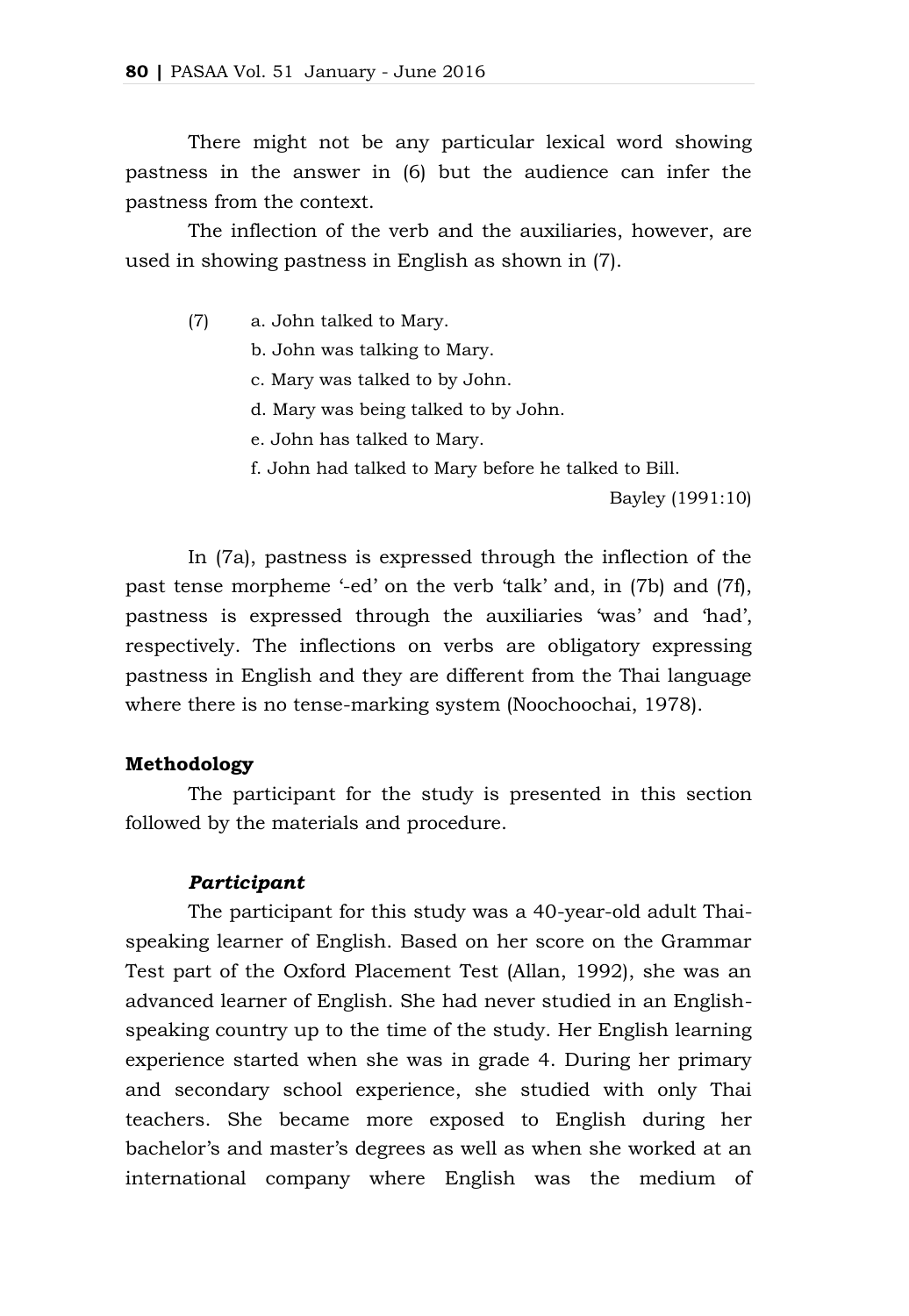communication. At the time of the study, she was working as a high school English teacher in an English program at a public school. From the participant's experience in learning English, it could be assumed that she had little exposure to English before her critical period. She was an adult learner of English and was assumed to be at her end-state grammar.

#### *Materials and Procedure*

There were two tasks used in this study. The first one was the Grammaticality Judgment Test (GJT) which consisted of 80 forced choice elicitations. The time allocation for this task was one and a half hours. All of the questions were adopted from the grammar exercises in Murphy (1996) and Hewings (2001) as they covered all aspects of English past tense targeted in the investigation. 40 questions were the real test items for the study while the other 40 were distractors. The 40 test items included 20 regular verbs and 20 irregular verbs. The irregular verbs tested were ablaut, pseudo-inflection, suppletive, and identical forms2. Ablaut refers to verbs that change their vowels for the past tense forms e.g. *see-saw, break-broke*, or *take-took* etc. Pseudo-inflection is a class of verb whose vowel is changed from long to short e.g. *lead-led, meet-met*, or *leave-left* etc. Suppletive refers to verbs whose forms are changed completely for past tense e.g. is-was, or go-went etc. The last type of irregular past tense verbs is the same forms when appearing in present tense and past tense e.g*. hit-hit, put-put,* or *cut-cut* etc. (See Appendix A).

The second task was the Spontaneous Production Task which was conducted after finishing the Grammaticality Judgment Test. The participant was interviewed by the researcher with questions aimed at eliciting the participant's production of English past tense morphemes. Most of the interview questions were about the participant's English learning and teaching experience (See Appendix B).

 $\overline{a}$ 

<sup>2</sup> 'Identical forms' refer to the English past tense verbs which have the same forms as their corresponding present tense verbs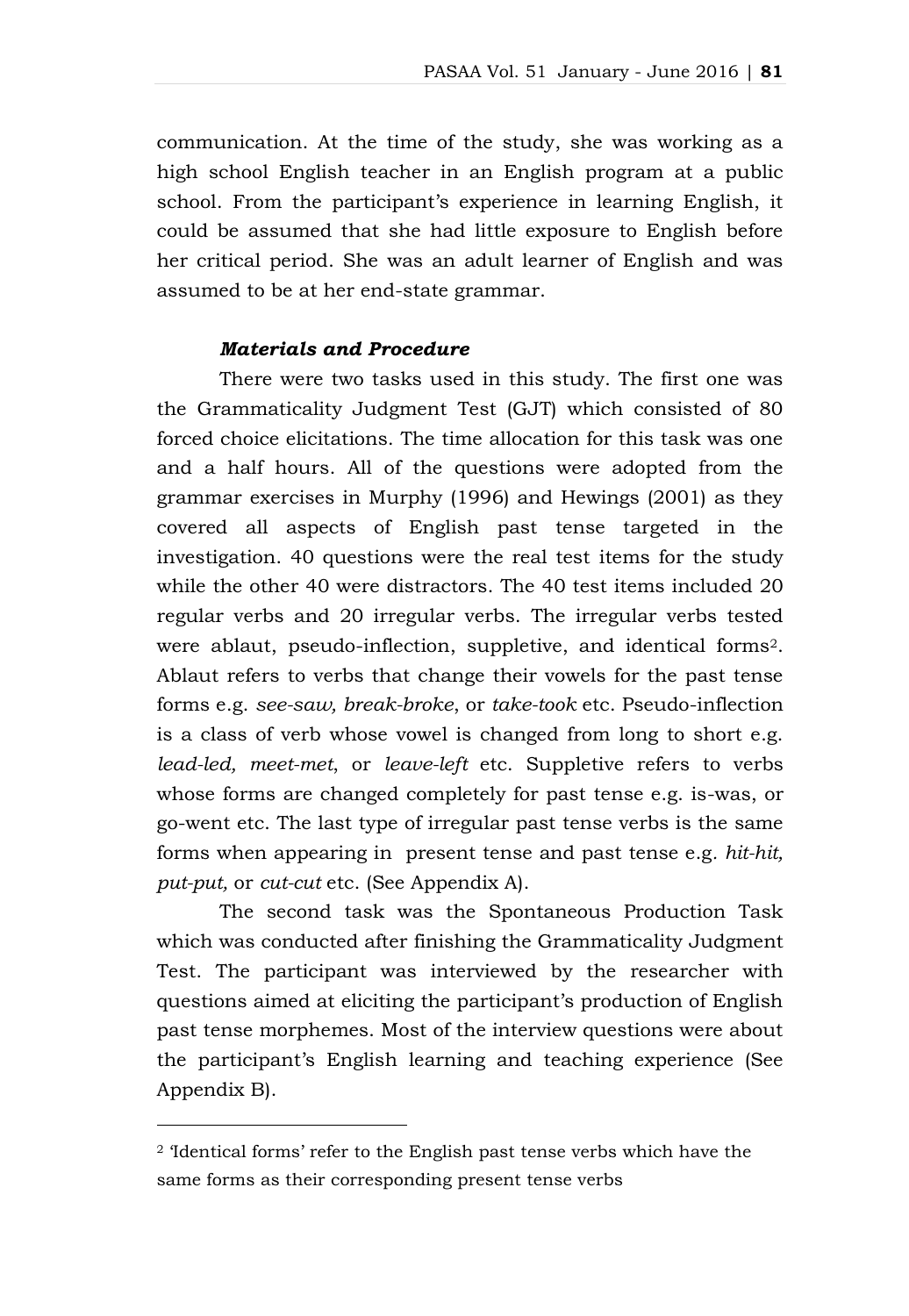The transcription of the interview was checked by two native speakers of English. One is a Philippine English teacher who was a bilingual with English as one of her native languages. The other was a Canadian English teacher who had a certificate in Teaching English as a Foreign Language.

## **Results and Discussion**

Results for both the Grammaticality Judgment Test and the spontaneous production task are shown in this section followed by the discussion.

Table 1 presents the overall results of the Grammaticality Judgment Test

| Grammaticality        | <b>Number of Past Tense</b> | <b>Scores</b> | Percentage |  |  |
|-----------------------|-----------------------------|---------------|------------|--|--|
| <b>Judgement Test</b> | <b>Morphemes</b>            |               |            |  |  |
| Regular               | 20                          | 17            | 85%        |  |  |
| Irregular             | 20                          | 20            | 100%       |  |  |
| Total                 | 40                          | 37            | 93%        |  |  |

**Table 1: Grammaticality Judgment Test Results**

The overall correct suppliance of the Grammaticality Judgment Task was 37 out of 40 i.e. 93% correct suppliance. The participant's correct use of regular past tense inflections was 17 out of 20 or 85%. The three incorrect answers were for questions number 4, 8 and 13 in the regular past tense morphemes part (See Appendix A). She inaccurately chose *'discovers,' 'has started,'*  and *'had remembered'* instead of the regular past tense verbs for the simple past tense form respectively. For irregular past tense morphemes, she could supply them all correctly i.e. 20 out of 20 or 100%.

Table 2 shows the results of the Spontaneous Production Task.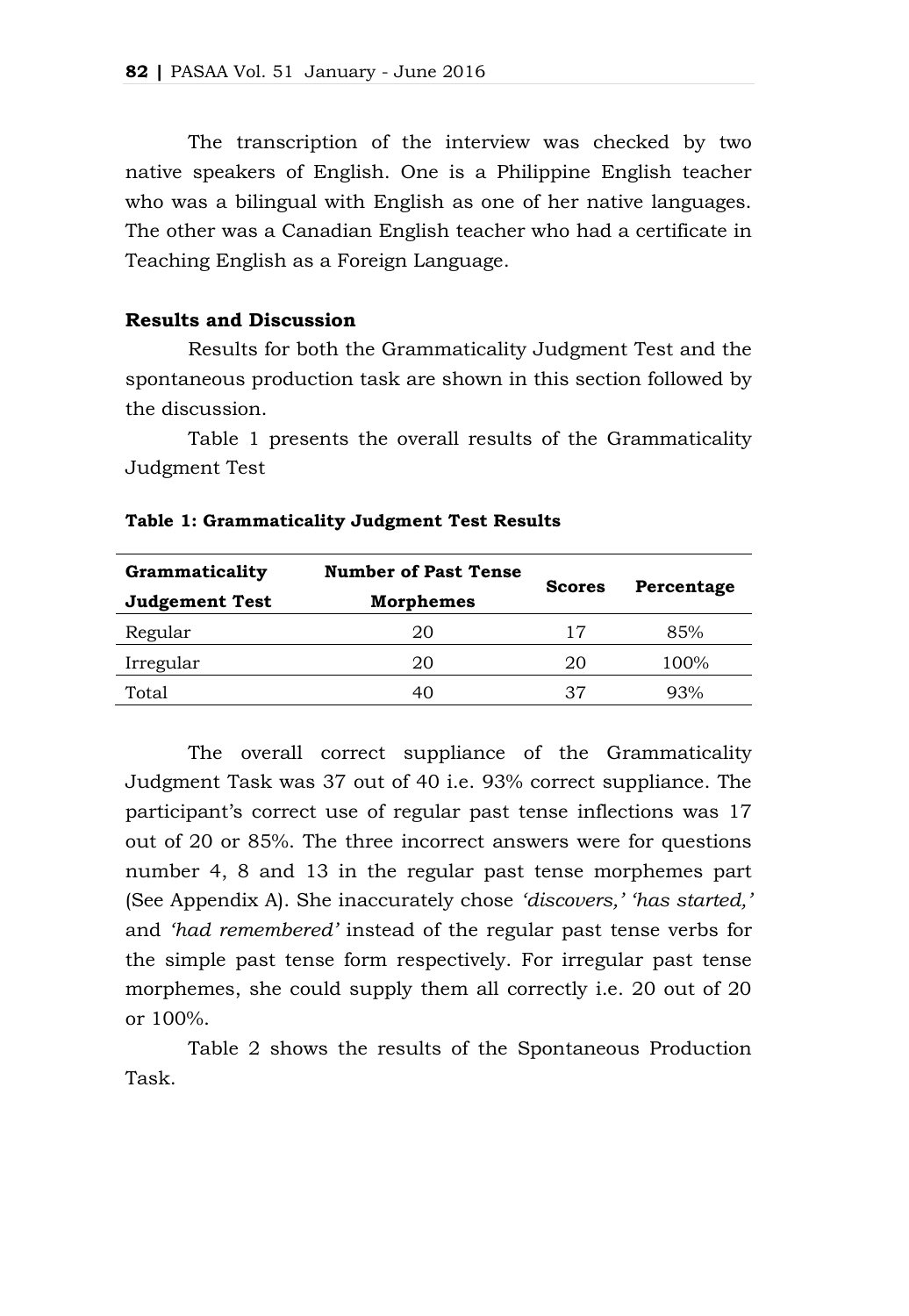| <b>Spontaneous</b> | <b>Number of Past Tense</b> |               |            |
|--------------------|-----------------------------|---------------|------------|
| Production         | <b>Morphemes</b>            | <b>Scores</b> | Percentage |
| Regular            | 13                          | 5             | 38%        |
| Irregular          | 49                          | 47            | 96%        |
| Total              | 62                          | 52            | 84%        |

**Table 2: Spontaneous Production Task Results**

The total accurate suppliance for this task was 52 out of 62 or 84%. The participant's correct use of regular past tense morphemes was 5 out of 13 or 38%. The lists of verbs with correct and incorrect suppliances of past tense morphemes in the Spontaneous Production Task were presented in Appendix C. Examples of the incorrect use of the morphemes were *"\*I start learning English when I was in Prathom 5"* and *"\*The class was small and everyone participate in class activities and contributed to group work."* For irregular past tense morphemes, her correct suppliance was 47 out of 49 or 96%. The two occurrences of incorrect suppliance of the morphemes were "\**When I first start doing this, I find it interesting"* when she was asked about her experience in teaching English and *"\*They got what I talk to them and I understand them"* when she narrated her experience of travelling abroad (See Appendix D).

Table 3 and figure 1 show the comparison of the results from the Grammaticality Judgment Test and the Spontaneous Production Task.

| Production Task Results |                                |                               |  |  |  |  |  |
|-------------------------|--------------------------------|-------------------------------|--|--|--|--|--|
|                         | <b>Grammaticality Judgment</b> | <b>Spontaneous Production</b> |  |  |  |  |  |
|                         | Test                           |                               |  |  |  |  |  |
| Regular                 | 85%                            | 38%                           |  |  |  |  |  |
| Irregular               | 100%                           | 96%                           |  |  |  |  |  |
| Total                   | 93%                            | 84%                           |  |  |  |  |  |

## **Table 3: Grammaticality Judgment Test and Spontaneous Production Task Results**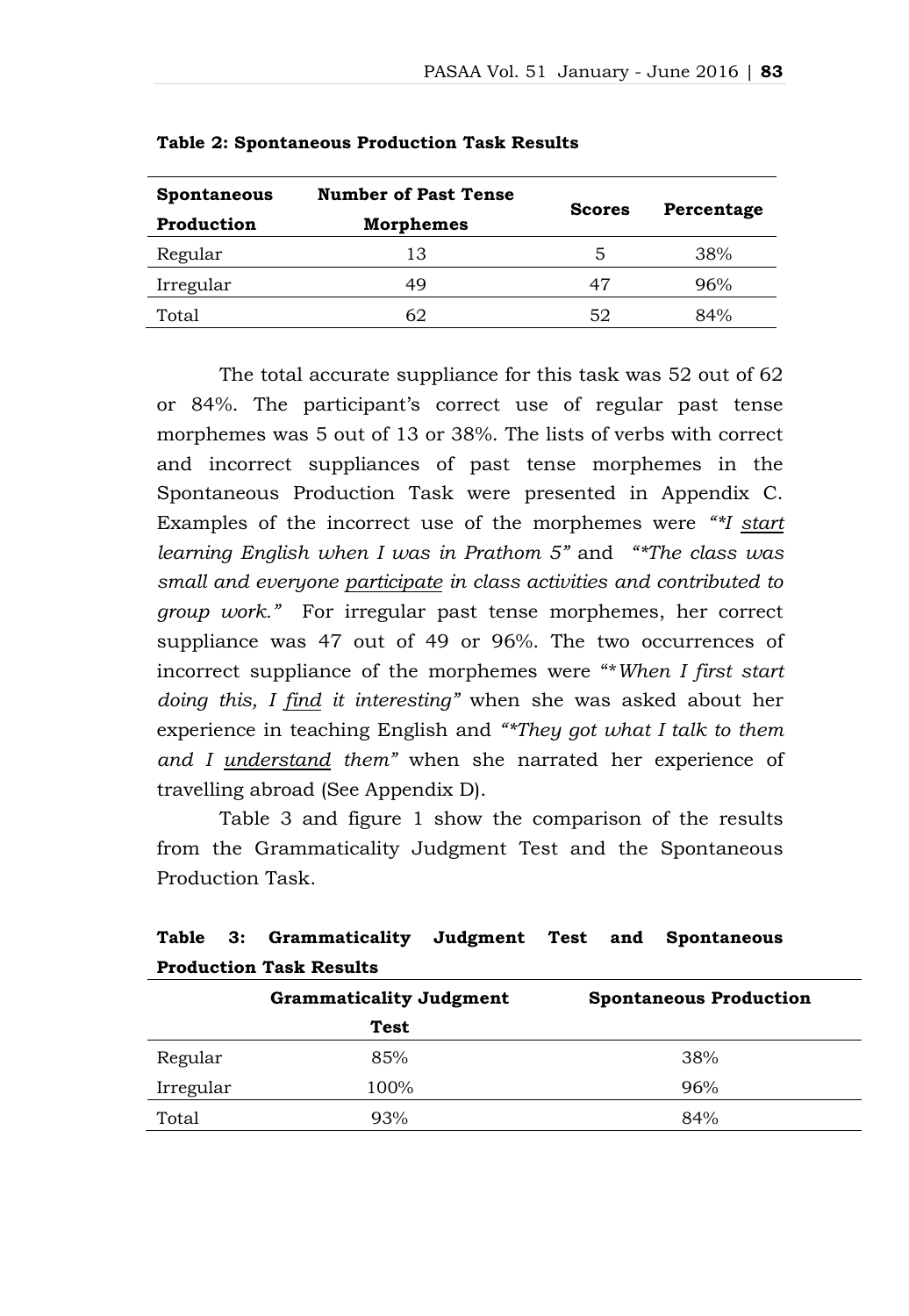



The participant's correct suppliances of the past tense morphemes were 93% in the Grammaticality Judgment Test and 84% in the Spontaneous Production Task. Based on the criterion of 80% suppliance in obligatory contexts (Anderson, 1978), the participant had the syntactic knowledge of English past tense morphology though the grammatical feature is absent in the learners' L1. Moreover, the fact that the participant's performance was 93% on the Grammaticality Judgment Test and 84% on the Spontaneous Production Task, which was more demanding in terms of the spontaneity and the phonology involved suggested that the cause of the problems in the suppliance of English past tense was due to the extra-syntactic factors or the post-syntactic mapping to morphophonological form. The results then supported the MSIH, i.e. the learner had the syntactic knowledge of English past tense morphology and the learner's inaccurate use of English past tense morphology was due to extra-syntactic factors rather than the lack of syntactic knowledge according to the FFFH. If the cause of the variable production had been due to the lack of syntactic knowledge, the participant's scores in the Grammaticality Judgment Test would have been lower.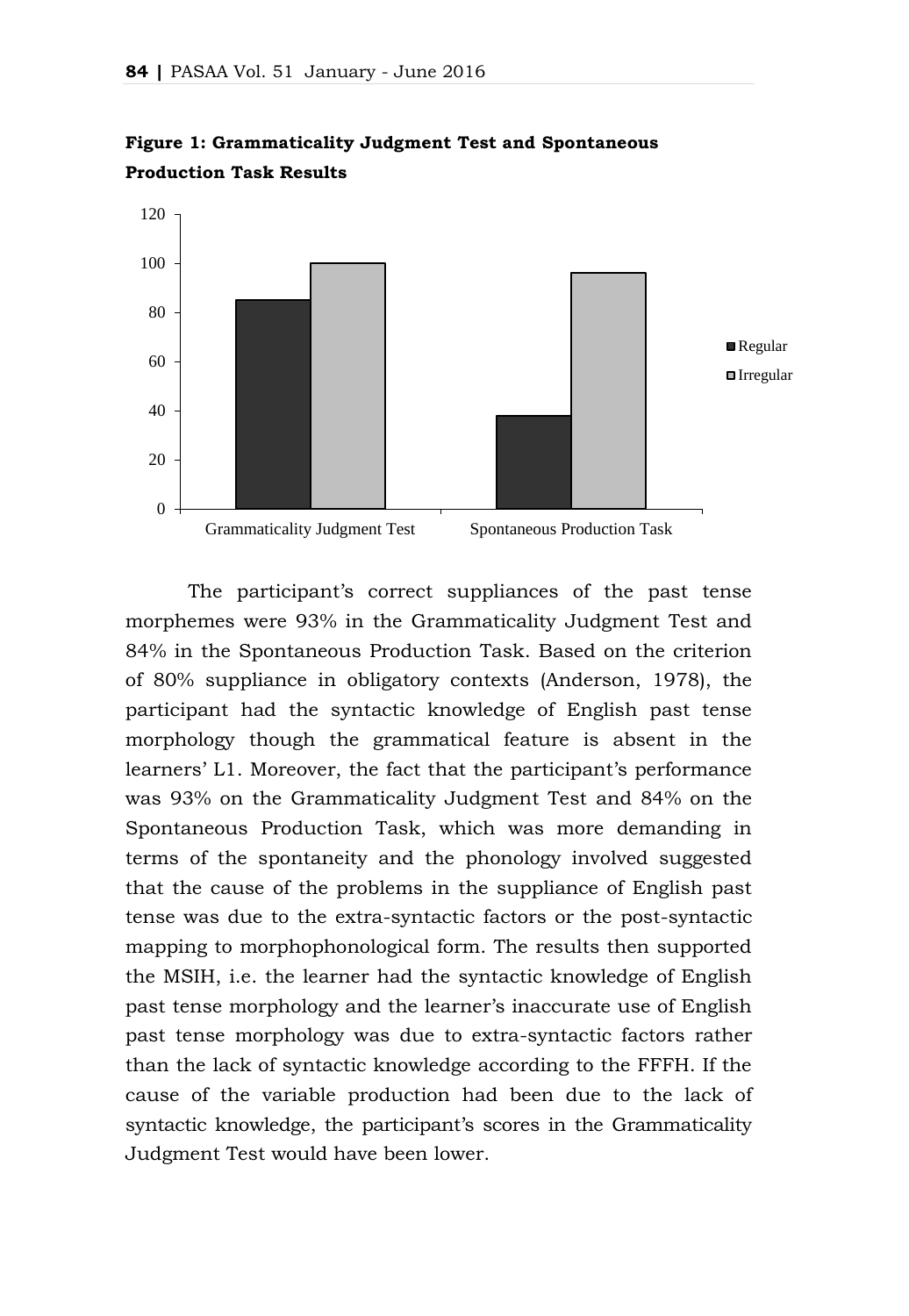What were also noticeable were the suppliances of regular past tense morphemes. It could be observed that the participant's correct use on regular past tense morphemes was rather high in the Grammaticality Judgment Test (more than 80%) and was very low in the Spontaneous Production Task (less than 40%). The learner's low suppliance of regular past tense inflections in the Spontaneous Production Task supported the effect of extrasyntactic factors on the variable production of L2 English past tense.

The participant's inaccurate use of regular past tense morphemes in spontaneous production was due to her past tense inflections' omissions. The final sounds /-t/, /-d/, and /Id/ were omitted at 62% e.g. 'start' and 'remember' were produced in the context where 'started' and 'remembered' were needed respectively. The results could be explained by Lardiere's notion of consonant cluster reduction (2003), which argued for extrasyntactic factors as the cause of the learner's inaccurate use of English past tense morphology.

To illustrate, in Lardiere's (2003) study, her participant, Patty, failed to produce regular past tense morphemes correctly because of the extra-syntactic factors i.e. Chinese has no final consonant cluster so she could not produce past tense morphemes since they occurred as the final consonant cluster. According to Naksakul (2002), Thai has no final consonant cluster either. Therefore, Lardiere's consonant cluster reduction hypothesis might be able to explain why the participant of this study had problems with the regular past tense morphemes in the spontaneous production.

The data obtained from the study were also supported by the Prosodic Transfer Hypothesis. The results from the Grammaticality Judgment Test suggested that the learner had appropriate syntactic representations for the L2 English past tense. However, the functional material was variably produced in the spontaneous production task, which might be due to differences between the prosodic structures between the English and Thai past tense as stated in Section 3. Past tense in Thai is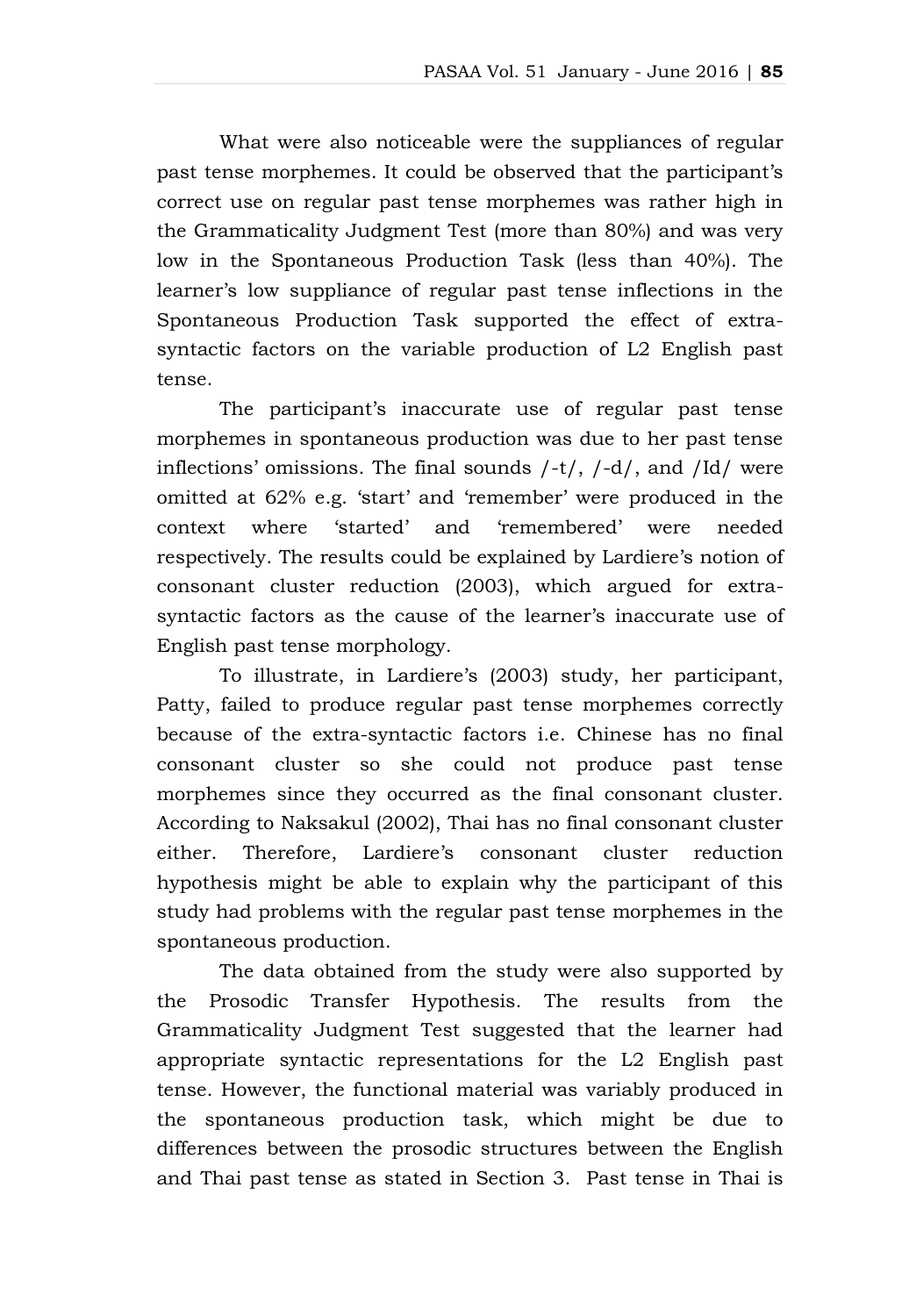not prosodically organized as affixal clitic, but rather expressed through temporal expressions, lexical words or contexts.

Although the past tense morphemes were not correctly produced in every obligatory context in the data collected, the high rates of accurate suppliance obtained from both the Grammaticality Judgment Test and the spontaneous production task suggested that ultimate acquisition of new features is possible, hence supporting the Missing Surface Infleciton Hypothesis and the Prosodic Transfer Hypothesis, not the Failed Functional Features Hypothesis.

## **Conclusions**

The results obtained in this study support the Missing Surface Inflection Hypothesis (MSIH) based on the results from the Grammaticality Judgment Test and the Spontaneous Production Task. The data suggest that a Thai-speaking learner of English acquires English past tense morphemes despite these features being absent in the Thai grammatical system. However, the participant still has problems in supplying the English regular past tense morphemes in the spontaneous production task which can be explained with Lardiere's (2003) hypothesis where the problem is due to the extra-syntactic factors. Therefore, this study confirmed the Missing Surface Inflection Hypothesis and not the Failed Functional Features Hypothesis. For pedagogical implications, it is suggested that L2 learners should be more exposed to the communicative tasks involving the use of English past tense. The present study was conducted with one participant with the aim of providing an in-depth analysis of the variable production of the past tense morphemes by L1 Thai learners. However, this study has a limitation in that it may not be generalized due to the limited number of participants. Future studies on the issue with L2 participants from L1 backgrounds with and without past tense inflectional morphemes are recommended.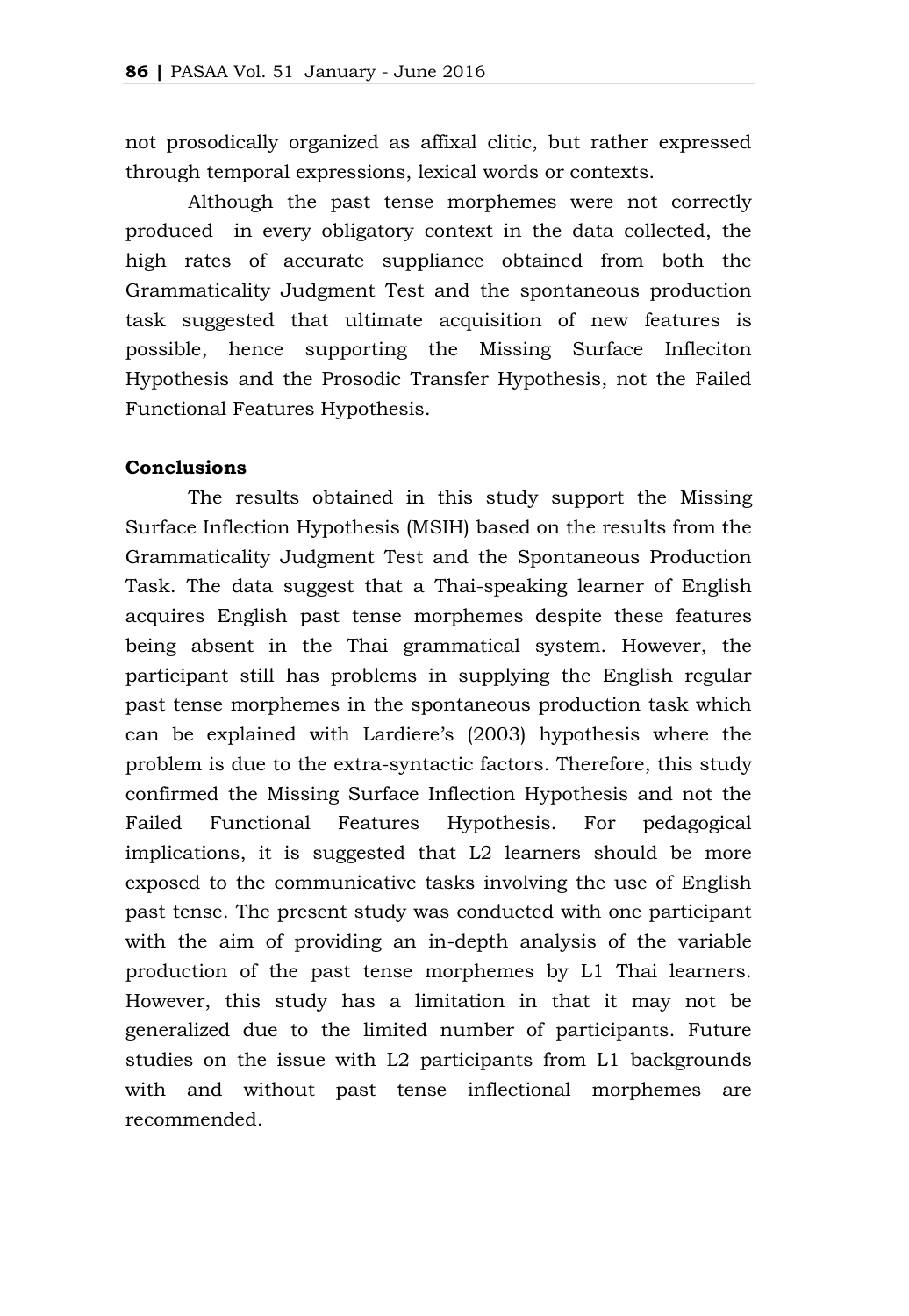#### **The Authors**

Chariya Prapobratanakul earned her B.A. and M.A. in English from the Faculty of Arts, Chulalongkorn University, and is currently pursuing a Ph.D. in English as an International Language at the same institute. Her areas of interest include Second Language Acquisition and Psycholinguistics.

Nattama Pongpairoj received her B.A. (English) (first-class honors) from Chulalongkorn University, M.A. (Linguistics) from the University of Oregon, and Ph.D. (Linguistics) from the University of York. She is currently an Associate Professor in the Department of English, Faculty of Arts, Chulalongkorn University. Her research interests include Interlanguage, Second Language Acquisition, particularly L2 cognitive processing and L2 acquisition of functional morphology.

#### **References**

- Allan, D. (1992). *The Oxford placement test*. Oxford: Oxford University Press.
- Anderson, J. (1978). Order of difficulty in adult second language acquisition. In W. Ritchie (Ed.), *Second Language Research: Issues and implications* (pp. 91-108). New York: Academic Press.
- Bayley, R. (1991). *Variation theory and second language learning: Linguistic and social constraints on interlanguage tense marking*. ProQuest Dissertation and Theses database.
- Crystal, D. (2009). *Dictionary of linguistics and phonetics*. 6th ed. USA: Blackwell Publishing.
- Franceschina, F. (2001). Morphological or syntactic deficits in near-native speakers? An assessment of some current proposals. *Second Language Research, 17*, 213-247.
- Goad, H., White, L., & Steele, J. (2003). Missing surface inflection in L2 acquisition: a prosodic account. In B. Brachlev et al. (Eds.), *BULCD 27* (pp. 265-275). Somerville, MA: Cascadilla.
- Goad, H., & White, L. (2004). Ultimate attainment of L2 inflection: effects of L1 prosodic structure. *EUROSLA yearbook 4*, ed.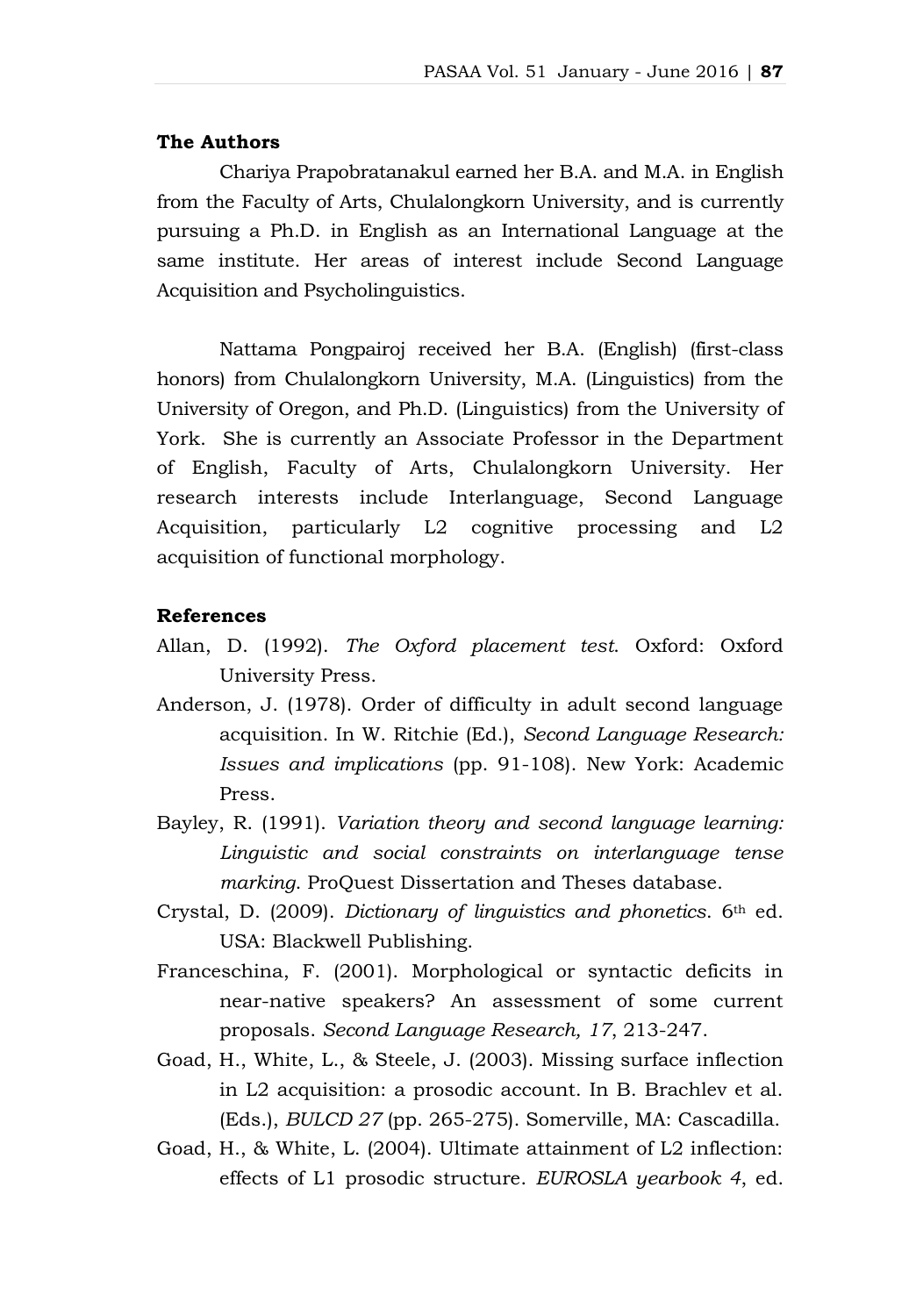By Susan Foster-Cohen, Mits Ota, Michael Smith and Antonella Sorace, 119-45. Amsterdam: John Benjamins.

- Hawkins, R., & Chan, C. Y. (1997). The partial availability of universal acquisition: the 'failed functional features hypothesis.' *Second Language Research, 13*, 187-226.
- Hawkins, R. (2001). *Second language syntax: A generative introduction*. Malden, MA: Blackwell.
- Hawkins, R., & Liszka, S. (2003). Locating the source of defective past tense marking in advanced L2 English speakers. In R. Van Hout et al. (Eds.), *The lexicon-syntax interface in second language acquisition* (pp. 21-44). Amsterdam: John Benjamins.
- Haznedar, B., & Schwartz, B. (1997). Are there optional infinitives in child L2 acquisition? *BUCLD 21: Proceedings of the annual Boston University conference on language development*, ed. By Elizabeth Hughes, Mary Hughes, and Annabel Greenhwell, 257-68. Somervwelle, MA: Cascadilla Press.
- Hewings, M. (2001). *Advanced grammar in use*. 6th ed. UK: Cambridge University Press.
- Khumdee, M. (2013). *Variable production of English past tense marking by L1 Thai learners: an application of the Failed Functional Features Hypothesis*. (Unpublished master's thesis). Chulalongkorn University, Bangkok, Thailand.
- Lardiere, D. (1998). Case and tense in the 'fossilized' steady state. *Second Language Research 14*, 1-26.
- Lardiere, D. (2000). Mapping features to forms in second language acquisition. *Second language acquisition and linguistic theory*, ed. By John Archibald, 102-29. Oxford: Blackwell.
- Lardiere, D. (2003). Second language knowledge of [+/-Past] and [+/-finite]. In J. M. Luceras et al. (Eds.), *Proceedings of the 6th Generative Approaches to Second Language Acquisition Conference (GASLA 2002)* (pp. 176-189). Somerville, MA: Cascadilla Proceedings Project.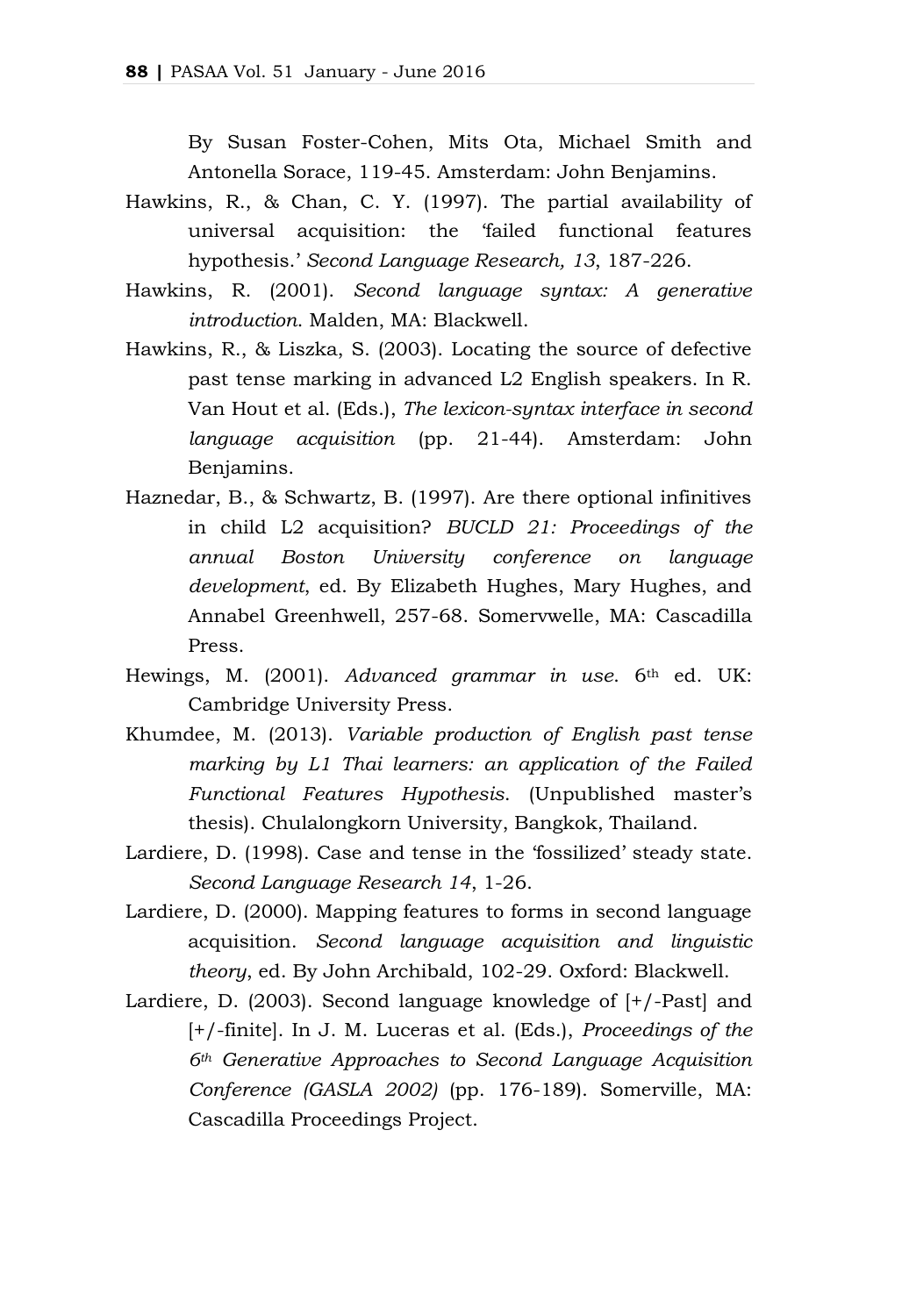- Murphy, R. (1996). *English grammar in use: a self-study reference and practice book for intermediate students*. 2nd ed. UK: Cambridge University Press.
- Naksakul, K. (2002). *Rabopsiengphasathai (The Sound System of Thai)*. Bangkok: Faculty of Arts Publications Project, Chulalongkorn University.
- Noochoochai, P. (1978). *Temporal aspect in Thai and English: a contrastive analysis*. (Unpublished doctoral dissertation). New York University, United States of America.
- Ponmanee, S. (2000). *Reading to learn Thai*. Chiang Mai, Thailand: Center for Teaching Thai as a Foreign Language, Chiang Mai University.
- Prévost, P., & White, L. (2000). Missing Surface Inflection or Impairment in second language acquisition? Evidence from tense and agreement. *Second Language Research*, 16, 103- 33.
- Selkirk, E. (1996). The prosodic structure of function words. *Signal to syntax: bootstrapping from speech to grammar in early acquisition*, ed. By James Morgan and Katherine Dermuth, 187-213. Mahwah, NJ: Lawrence Elfbaum.
- Koosamit, M. (1984). *A contrastive study of the expression of past time in English and Thai*. (Unpublished master's thesis). Chulalongkorn University: Bangkok: Thailand.
- Sriphrom, S. & Ratitamkul, T. (2014). Lexical aspect and the use of simple past tense by Thai learners of English. *MANUSYA: Journal of Humanities*, 17, 1, 64-77.
- White, L. (2003). *Second language acquisition and Universal Grammar*. New York: Cambridge University Press.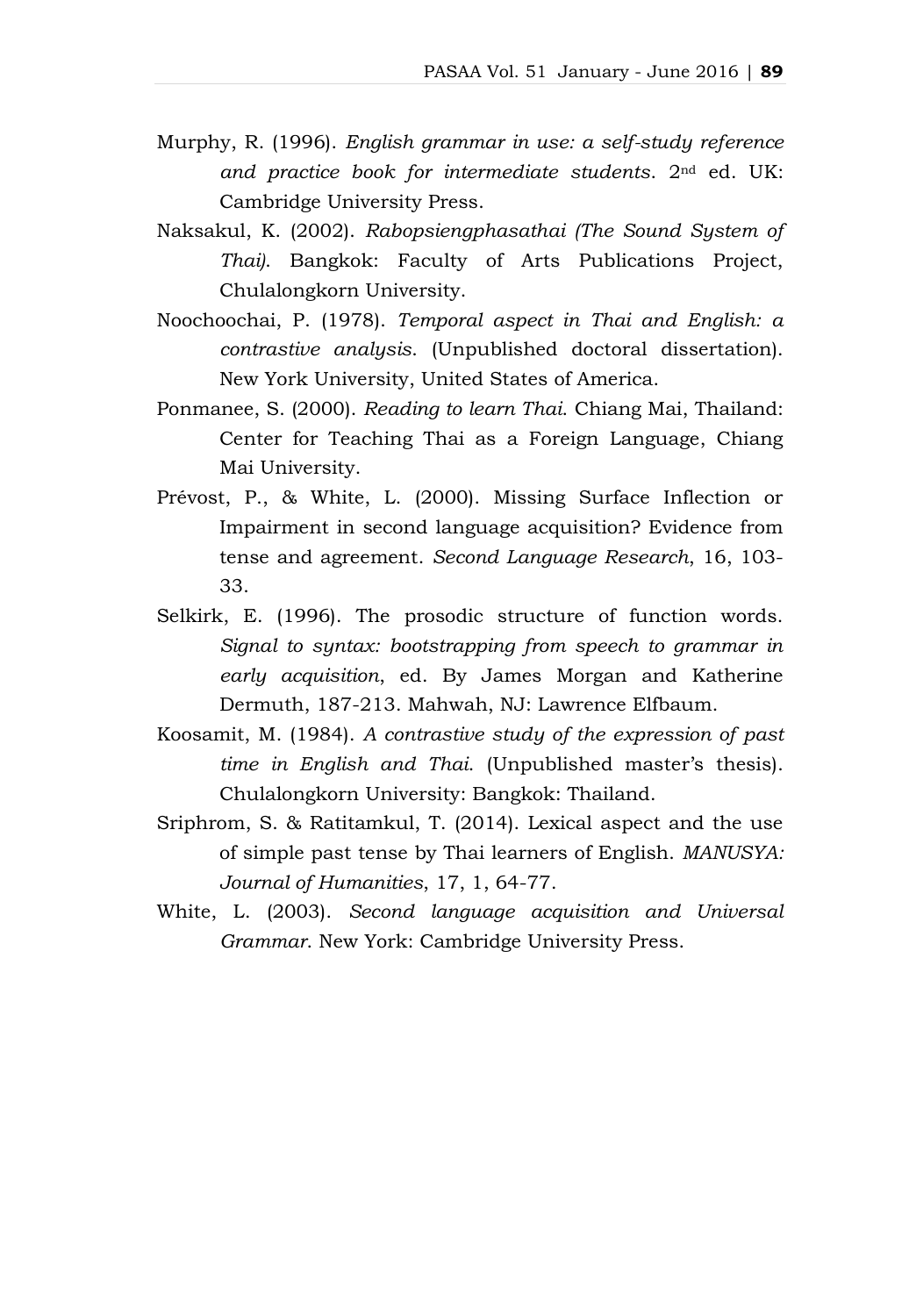# **Appendix A**

# **Choose the best answer for each sentence. Regular past tense morphemes**

|    | 1. The rabbit just  in my garden one day last week.          |                                                                        |
|----|--------------------------------------------------------------|------------------------------------------------------------------------|
|    | $(1)$ appeared                                               | (2) has appeared                                                       |
|    | (3) will appear                                              | (4) appears                                                            |
|    | 2. Few of the trees in our village  the storms during the    |                                                                        |
|    | winter of 1991.                                              |                                                                        |
|    | (1) have survived                                            | $(2)$ survive                                                          |
|    | (3) had survived                                             | (4) survived                                                           |
|    | 3. We  with Mike and Sue last weekend.                       |                                                                        |
|    | $(1)$ stayed                                                 | (2) had stayed                                                         |
|    | (3) were staying                                             | (4) have stayed                                                        |
|    | 4. John Grigg  the comet now called Grigg-Skjellerup, at the |                                                                        |
|    | beginning of the 20 <sup>th</sup> century.                   |                                                                        |
|    | (1) has discovered                                           | (2) discovered                                                         |
|    | (3) discovers                                                | $(4)$ is discovering                                                   |
|    | 5. The police  me several questions about my car before      |                                                                        |
|    | they let me go.                                              |                                                                        |
|    | $(1)$ are asking                                             | (2) were asking                                                        |
|    | $(3)$ asked                                                  | (4) have asked                                                         |
|    |                                                              |                                                                        |
|    | complaints department.                                       |                                                                        |
|    | $(1)$ is working                                             | (2) has working                                                        |
|    | $(3)$ works                                                  | (4) worked                                                             |
|    |                                                              | 7. At first I inviting them to stay, but we soon became great friends. |
|    | $(1)$ regretted                                              | $(2)$ will regret                                                      |
|    | (2) have regretted                                           | (4) am regretting                                                      |
| 8. | Since the eruption  all the villages on the slopes of the    |                                                                        |
|    | volcano have been evacuated.                                 |                                                                        |
|    | (1) has started                                              | $(2)$ starts                                                           |
|    | (3) started                                                  | (4) was starting                                                       |
| 9. | Since he  the girl from the frozen pond, he has been on TV   |                                                                        |
|    | and in the newspapers almost every day.                      |                                                                        |
|    | (1) was rescuing                                             | $(2)$ rescues                                                          |
|    |                                                              |                                                                        |

(3) has rescued (4) rescued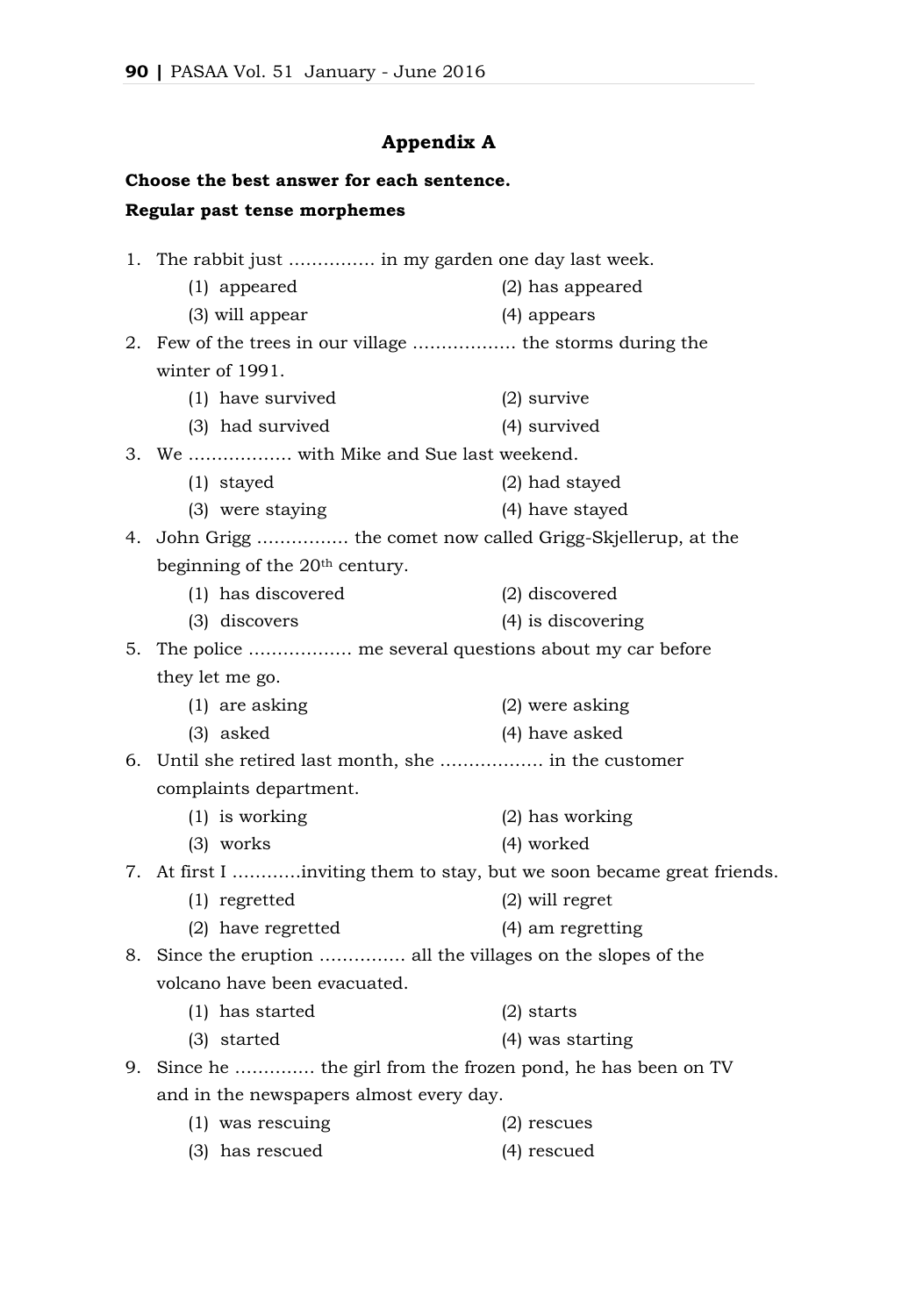| 10. When his mother was looking in the other direction, Steve |                     |  |  |  |  |
|---------------------------------------------------------------|---------------------|--|--|--|--|
| away quietly.                                                 |                     |  |  |  |  |
| $(1)$ slipped                                                 | $(2)$ was slipped   |  |  |  |  |
| (3) has slipped                                               | $(4)$ slips         |  |  |  |  |
| 11. I  a drink while I was waiting for Pam to arrive.         |                     |  |  |  |  |
| (1) was ordering                                              | (2) ordered         |  |  |  |  |
| (3) am ordering                                               | (4) had ordering    |  |  |  |  |
| 12. Our guests were early. They  as I was getting changed.    |                     |  |  |  |  |
| (1) were arriving                                             | (2) had arriving    |  |  |  |  |
| $(3)$ arrived                                                 | (4) have arrived    |  |  |  |  |
|                                                               |                     |  |  |  |  |
| (1) has remembered                                            | (2) was remembering |  |  |  |  |
| (3) had remembered                                            | (4) remembered      |  |  |  |  |
| 14. In a surprise move, the Prime Minister  last night.       |                     |  |  |  |  |
| (1) has resigned                                              | $(2)$ resigned      |  |  |  |  |
| (3) was resigning                                             | $(4)$ resigns       |  |  |  |  |
| 15. Maria hasn't wanted to drive since she  her car.          |                     |  |  |  |  |
| (1) had crashed                                               | $(2)$ crashed       |  |  |  |  |
| $(3)$ will crash                                              | $(4)$ crashes       |  |  |  |  |
| 16. Yesterday, Sharon  to work.                               |                     |  |  |  |  |
| $(1)$ walks                                                   | (2) was walking     |  |  |  |  |
| (3) has walked                                                | $(4)$ walked        |  |  |  |  |
| 17. When he was 13, his parents  to the United States.        |                     |  |  |  |  |
| (1) had moved                                                 | $(2)$ moves         |  |  |  |  |
| $(3)$ moved                                                   | (4) have moved      |  |  |  |  |
| 18. The police  three people yesterday.                       |                     |  |  |  |  |
| $(1)$ arrested                                                | (2) has arrested    |  |  |  |  |
| $(3)$ arrest                                                  | (4) had arrested    |  |  |  |  |
| 19. He  while he was walking.                                 |                     |  |  |  |  |
| $(1)$ looks                                                   | (2) was looking     |  |  |  |  |
| (3) looked                                                    | (4) has looked      |  |  |  |  |
| 20. Throughout the summer of 1980 Malcolm  to divide his      |                     |  |  |  |  |
| time between London and New York.                             |                     |  |  |  |  |
| (1) has continued                                             | (2) continued       |  |  |  |  |
| $(3)$ is continuing                                           | (4) continues       |  |  |  |  |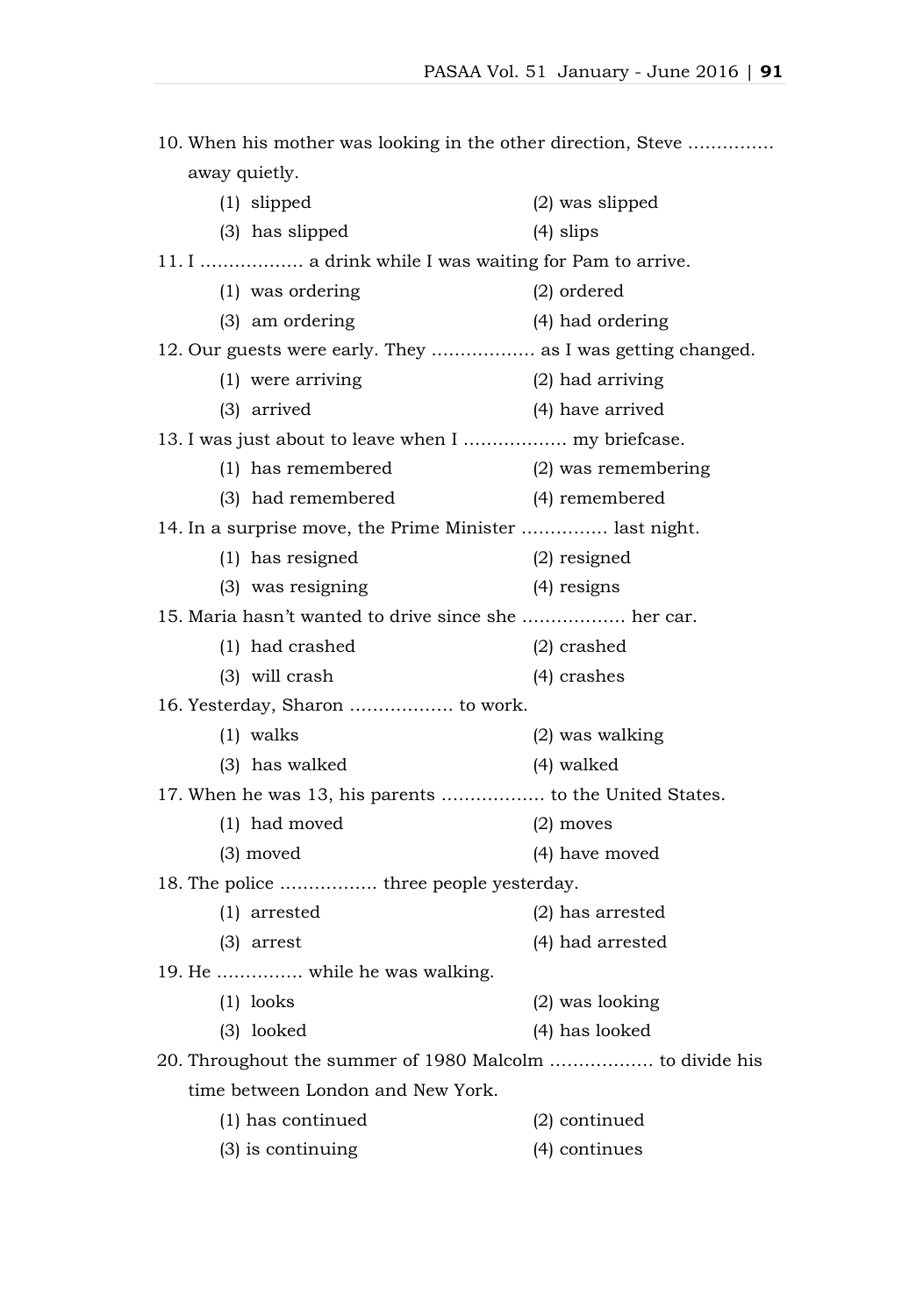# **Irregular past tense morphemes**

## **Ablaut**

|        | 1. I last  you in Beijing three years ago.                            |                      |
|--------|-----------------------------------------------------------------------|----------------------|
|        | $(1)$ see                                                             | $(2)$ saw            |
|        | $(3)$ has seen                                                        | $(4)$ had seen       |
|        | 2. Helen  her leg while she were skiing in Switzerland.               |                      |
|        | (1) was breaking                                                      | $(2)$ has broken     |
|        | $(3)$ broke                                                           | (4) had broken       |
|        | 3. He  the cake out of the oven and placed it carefully on the table. |                      |
|        | $(1)$ took                                                            | $(2)$ had taken      |
|        | $(3)$ has taken                                                       | $(4)$ takes          |
|        | 4. Last year, at his wedding he  a green suit and red tie.            |                      |
|        | $(1)$ wore                                                            | $(2)$ had worn       |
|        | (3) had been wearing                                                  | $(4)$ wears          |
|        | 5. She closed the door and  down quickly.                             |                      |
|        | $(1)$ sits                                                            | $(2)$ was sitting    |
|        | $(3)$ has sit                                                         | $(4)$ sat            |
|        |                                                                       |                      |
|        | <b>Pseudo-inflection</b>                                              |                      |
|        | 1. We  when I was working in a music shop.                            |                      |
|        | (1) were meeting                                                      | $(2)$ met            |
|        | (3) had meeting                                                       | (4) have meeting     |
|        | 2. Ann gave me her address but I'm afraid I  it yesterday.            |                      |
|        | $(1)$ was losing                                                      | $(2)$ had lost       |
|        | $(3)$ lost                                                            | $(4)$ lose           |
|        | 3. Jenny  school in 1991.                                             |                      |
|        | (1) was leaving                                                       | $(2)$ has leaving    |
|        | $(3)$ leaves                                                          | $(4)$ left           |
|        | 4. When Martha went to Choke Chai farm last month, she  the           |                      |
| horse. |                                                                       |                      |
|        | $(1)$ fed                                                             | $(2)$ has fed        |
|        | (3) was feeding                                                       | $(4)$ feeds          |
|        | 5. John  the discussion yesterday.                                    |                      |
|        | $(1)$ leads                                                           | $(2)$ led            |
|        | $(3)$ has led                                                         | (4) has been leading |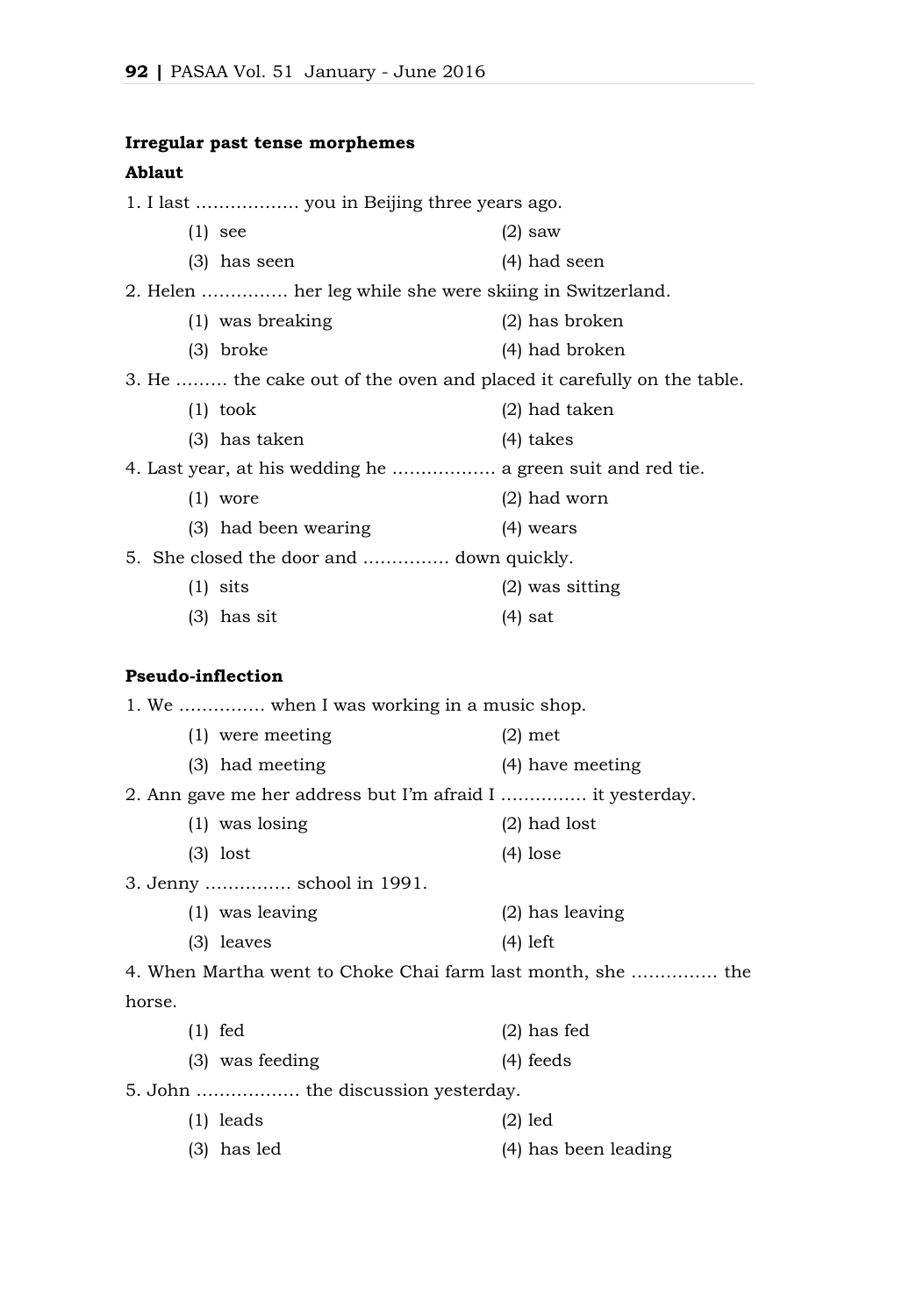#### **Suppletive**

1. When I picked up the coffee I ……………… surprised to find it that it was cold. (1) has been (2) was being

| (1) nas been                                                  | $(4)$ was being |
|---------------------------------------------------------------|-----------------|
| $(3)$ was                                                     | (4) am          |
| 2. Just as I was getting into the bath the fire alarm  off.   |                 |
| $(1)$ was going                                               | $(2)$ had gone  |
| $(3)$ has gone                                                | $(4)$ went      |
| 3. I felt very tired when I got home, so I  straight to bed.  |                 |
| (1) has been gone                                             | $(2)$ went      |
| $(3)$ go                                                      | $(4)$ was going |
| 4. I  to my brother's party last night.                       |                 |
| $(1)$ was going                                               | $(2)$ has gone  |
| $(3)$ went                                                    | (4) had gone    |
| 5. I  very tired, so I lay down on the bed and went to sleep. |                 |
| $(1)$ was                                                     | $(2)$ had been  |
| $(3)$ has been                                                | (4) am          |

#### **Identical forms**

1. I ……………… the windows as soon as it started to rain. (1) was shutting (2) has shut (3) am shutting (4) shut 2. When the taxi came I ……………… my suitcase on the back seat. (1) put (2) was putting (3) has been putting (4) has put 3. Yesterday my teacher ……………… me (1) was hitting (2) hit (3) has hit (4) has been hitting 4. Paul …………… that tree 2 years ago. (1) was cutting (2) cuts (3) cut (4) has cut 5. It really ……………… my feeling when she said that to me. (1) hurts (2) will hurt (3) has hurt (4) hurt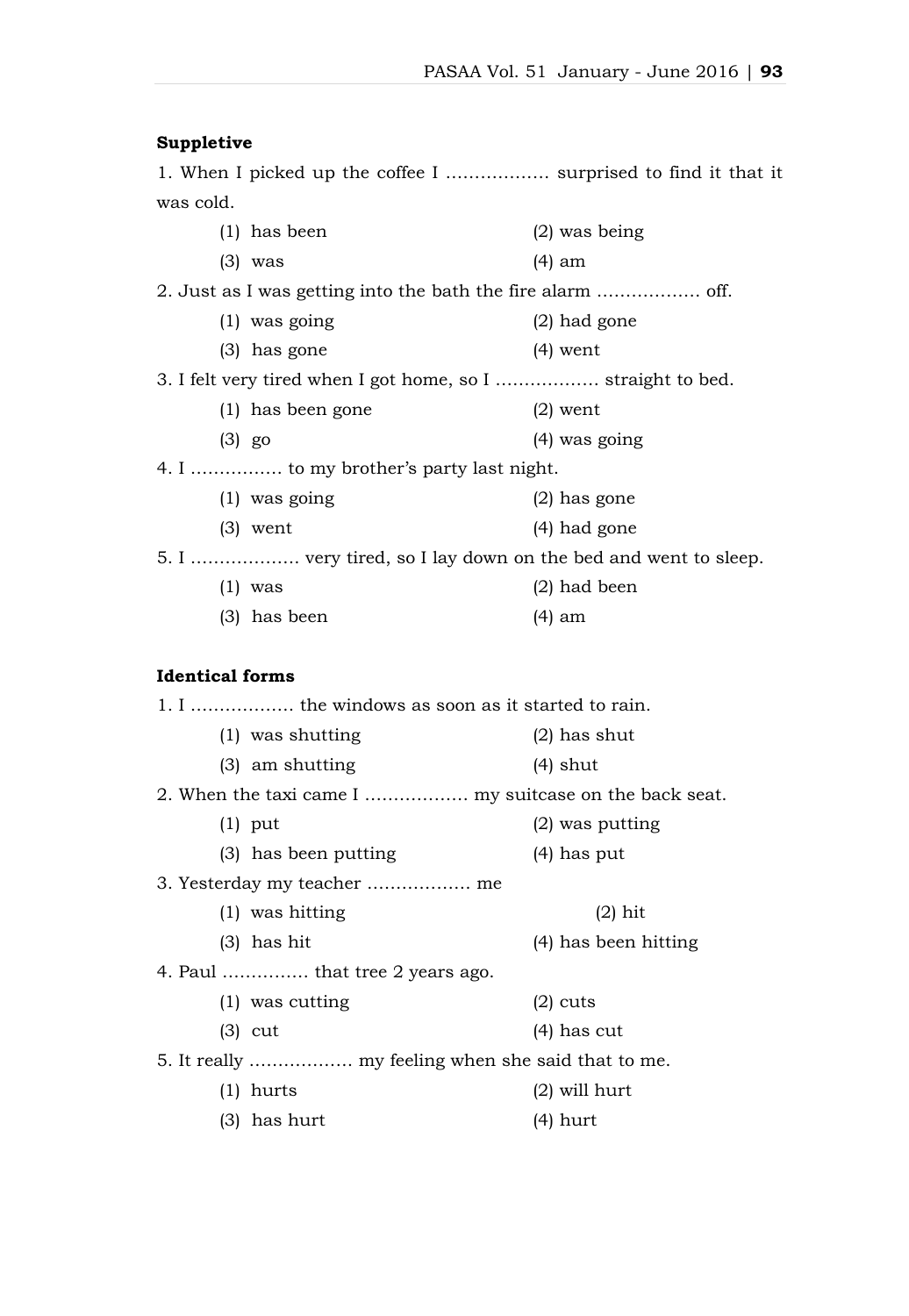#### **Appendix B**

#### **Questions for the interview**

- 1. Could you please tell me your experience in learning English?
- 2. Where do you think was the best place for improving your English?
- 3. What was the most memorable situation in your English learning experience?
- 4. Could you please tell me your experience in teaching English?
- 5. How do you feel about your English teaching?
- 6. What is the most impressive situation or experience in your teaching career?
- 7. Could you please tell me your experience when you lived abroad and used your English?
- 8. What is your future plan about learning and teaching English?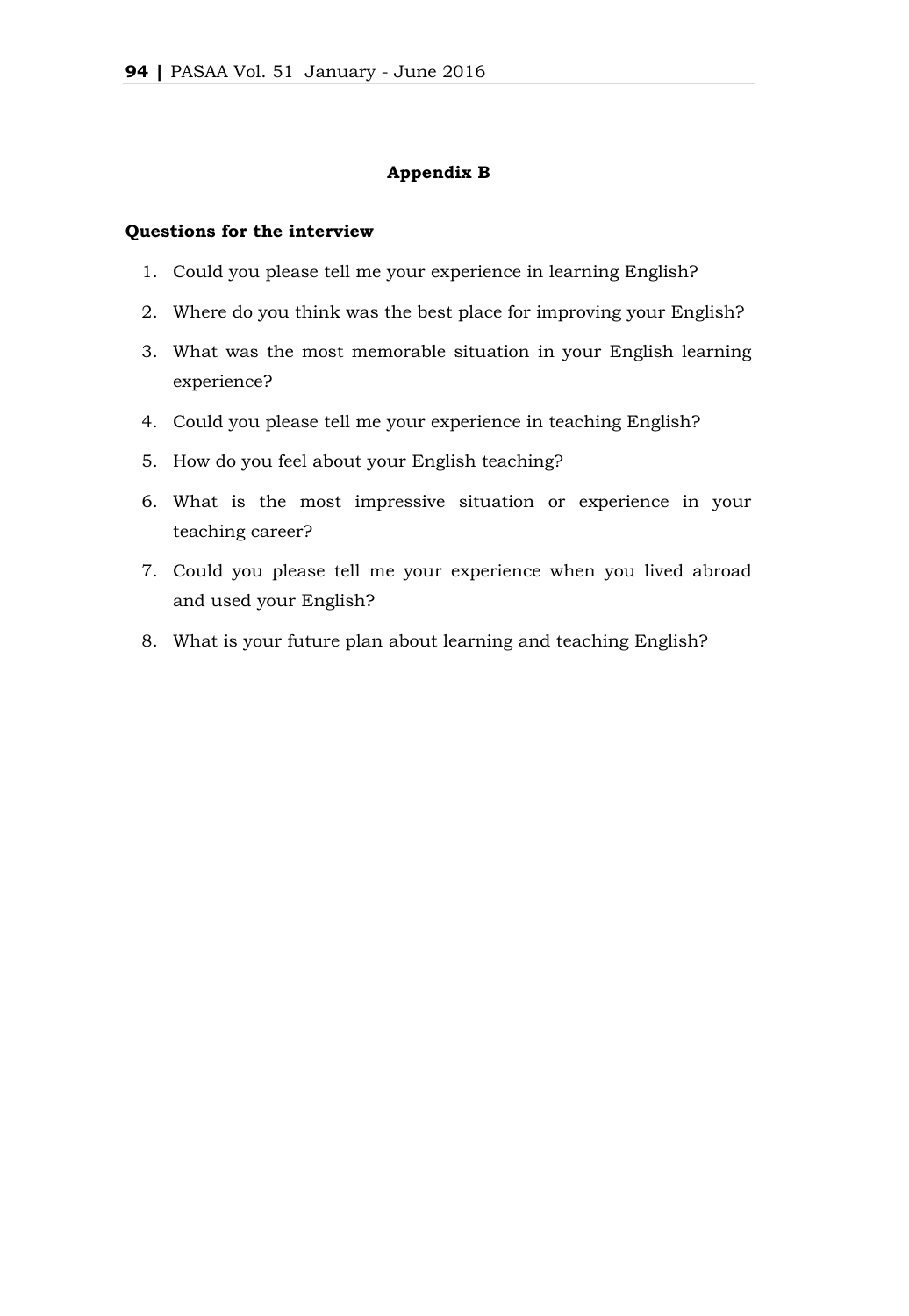# **Appendix C**

|  |  |  |                                              | Lists of verbs with correct and incorrect suppliances of past tense |  |  |
|--|--|--|----------------------------------------------|---------------------------------------------------------------------|--|--|
|  |  |  | morphemes in the Spontaneous Production Task |                                                                     |  |  |

|           | Correct             | Incorrect           |  |
|-----------|---------------------|---------------------|--|
| Regular   | supported $(n=1)$   | start $(n=3)$       |  |
|           | talked $(n=1)$      | participate $(n=1)$ |  |
|           | contributed $(n=1)$ | find $(n=1)$        |  |
|           |                     | understand $(n=1)$  |  |
|           |                     | talk $(n=1)$        |  |
|           |                     | help $(n=1)$        |  |
| Irregular | was $(n=17)$        | find $(n=1)$        |  |
|           | were $(n=13)$       | learn $(n=1)$       |  |
|           | had $(n=9)$         |                     |  |
|           | came $(n=1)$        |                     |  |
|           | got $(n=3)$         |                     |  |
|           | went $(n=3)$        |                     |  |
|           | learnt $(n=1)$      |                     |  |